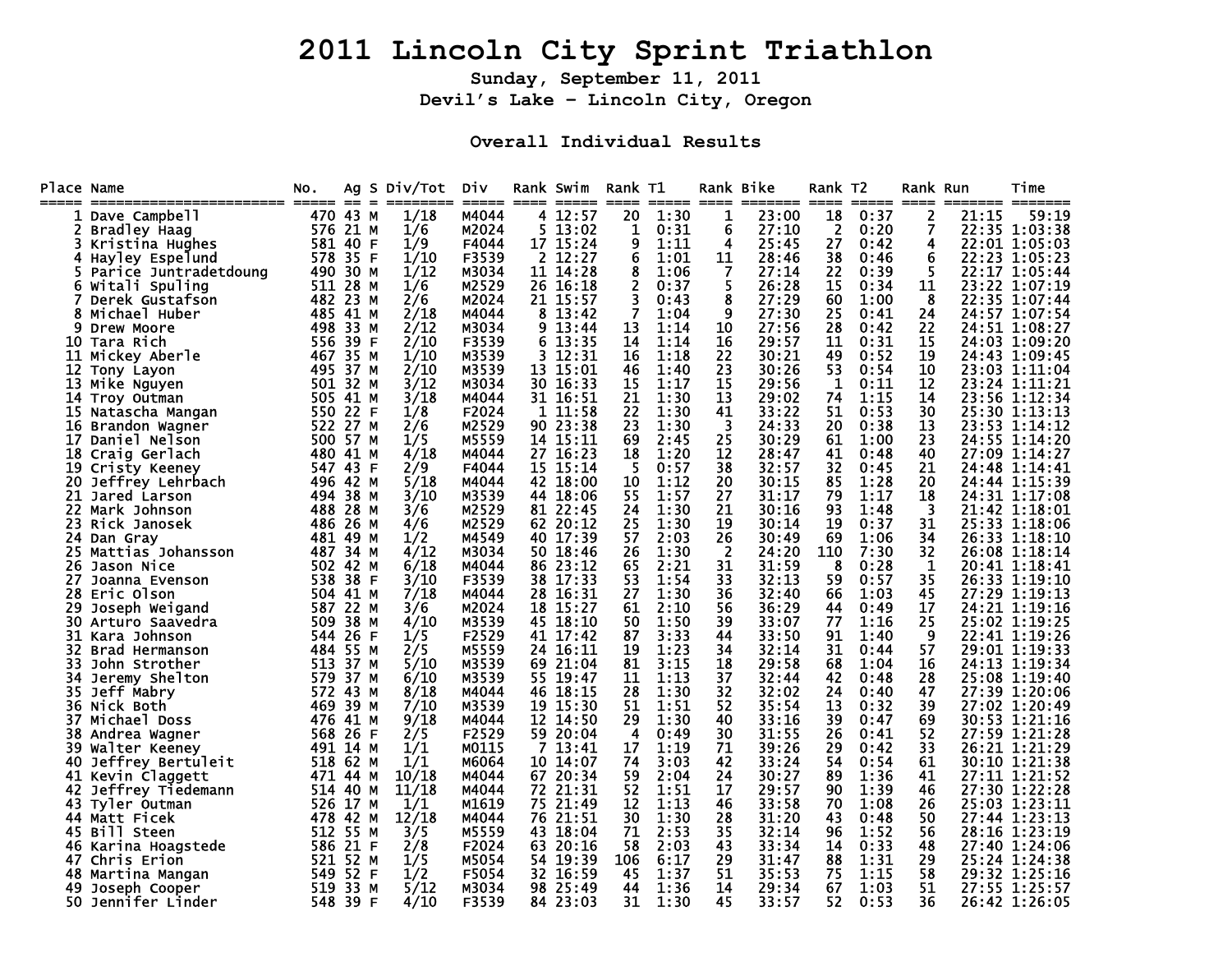| 32<br>35:52<br>73<br>575<br>13 F<br>F0115<br>15:22<br>1:30<br>50<br>1:13<br>85<br>34:32 1:28:29<br>1/4<br>16<br>52.<br>Akari Seiner<br>F2024<br>39:34<br>27:21 1:28:37<br>4/8<br>53<br>19:33<br>47<br>72<br>0:25<br>53<br>Marilea Griggs<br>541 21 F<br>1:44<br>4<br>44<br>F3539<br>78<br>3:12<br>61<br>37:34<br>102<br>2:15<br>27<br>561 39 F<br>5/10<br>68 20:40<br>25:04 1:28:45<br>54.<br>Tanya Tompkins<br>M3539<br>33<br>54<br>76<br>32:31 1:29:03<br>8/10<br>34<br>1:30<br>36:26<br>84<br>1:21<br>574 37 M<br>17:15<br>55.<br>Bryan Harman<br>M5054<br>520<br>49 18:31<br>2:15<br>62<br>0:39<br>68<br>30:48 1:29:55<br>52 M<br>62<br>37:42<br>23<br>56.<br>Kyle Campbell<br>2/5<br>F3034<br>43<br>63<br>79<br>33 F<br>1/5<br>39<br>17:34<br>1:34<br>37:49<br>7<br>0:27<br>32:51 1:30:15<br>57<br>540.<br>Jeni Gall<br>M3539<br>510 39 M<br>16:32<br>54<br>77<br>41:17<br>6<br>0:26<br>64<br>30:16 1:30:25<br>9/10<br>29.<br>1:54<br>58.<br>Lee Sousley<br>34<br>59<br>33<br>73<br>517 42 M<br>13/18<br>M4044<br>57 19:55<br>1:30<br>36:40<br>31:43 1:30:33<br>59<br>David Woodruff<br>0:45<br>534<br>F2024<br>35<br>1:30<br>82<br>42:41<br>65<br>30:20 1:31:25<br>24 F<br>5/8<br>23 16:09<br>34<br>0:45<br>60<br>Jessica Cortez<br>65<br>55<br>3/9<br>F4044<br>73<br>70<br>2:45<br>38:33<br>10<br>0:30<br>28:08 1:31:30<br>562<br>41 F<br>21:34<br>61<br><b>Heather Hatton</b><br>M2529<br>57<br>90<br>36:36<br>37<br>473 25 M<br>5/6<br>93.<br>24:14<br>3:43<br>3<br>0:23<br>26:44 1:31:40<br>62<br>Will Crawford<br>M3034<br>55<br>82<br>33:33 1:31:52<br>6/12<br>51<br>18:49<br>56<br>1:02<br>506.<br>34 M<br>2:02<br>36:26<br>65<br>63<br>Zachary Poole<br>F4044<br>79<br>3:14<br>74<br>31:54 1:32:10<br>565 41 F<br>4/9<br>37<br>17:30<br>66<br>38:45<br>40<br>0:47<br>64<br>Julia Mabry<br>83<br>552<br>5/9<br>F4044<br>48<br>49<br>35:39<br>83<br>1:20<br>33:36 1:32:40<br>44 F<br>64<br>20:20<br>1:45<br>65 Meri Oster<br>499<br>M2024<br>0:51<br>66<br>30:25 1:32:52<br>24 M<br>4/6<br>47 18:19<br>36<br>1:30<br>81<br>41:47<br>66 Brian Moore<br>47<br>32:39 1:34:17<br>35<br>77<br>554<br>F0115<br>36 17:25<br>75<br>Ashley Phillips<br>15 F<br>2/4<br>3:04<br>74<br>40:24<br>0:45<br>67<br>F3539<br>553<br>6/10<br>1:00<br>78<br>32:43 1:34:19<br>36 F<br>62<br>Tracy Phillips<br>68<br>75<br>F4549<br>88 23:18<br>37<br>1:30<br>60<br>37:13<br>16<br>0:35<br>31:58 1:34:34<br>563.<br>45 F<br>1/2<br>69.<br>Annie Scheuing<br>M4044<br>103<br>5:28<br>70<br>39:13<br>2:21<br>54<br>28:05 1:35:13<br>580 44 M<br>14/18<br>60 20:06<br>103<br>70 Kevin Greenwood<br>F3034<br>2:33<br>48<br>35:36<br>1:49<br>84<br>34:18 1:35:25<br>564.<br>33 F<br>2/5<br>71 21:09<br>67<br>94<br>71<br>Cassie Cooper<br>523<br>M5054<br>0:25<br>81<br>33:31 1:35:35<br>54 M<br>3/5<br>72.<br>Dana Varayne<br>97 25:38<br>39:02<br>573<br>53 M<br>M5054<br>86<br>3:31<br>68<br>45<br>0:50<br>42<br>27:16 1:36:17<br>73.<br>4/5<br>Von Rouske<br>582 33 M<br>M3034<br>26:21<br>77<br>3:09<br>47<br>35:10<br>101<br>2:13<br>59<br>29:36 1:36:29<br>7/12<br>99.<br>74.<br>Christopher Webster<br>0:29<br>93<br>533<br>6/9<br>F4044<br>15:48<br>60<br>83<br>42:48<br>9<br>35:32 1:36:45<br>75 Leslie Cortez<br>44 F<br>20.<br>2:08<br>M3034<br>3:14<br>64<br>37:51<br>0:52<br>30:25 1:37:59<br>474<br>30 M<br>8/12<br>96<br>-25:37<br>80<br>50<br>67<br>76.<br>Dan Davison<br>M3539<br>58<br>71<br>492<br>10/10<br>85 23:10<br>97<br>5:06<br>36:38<br>1:53<br>31:36 1:38:23<br>77<br>39 M<br>97<br>Cris Kelly<br>529<br>F3539<br>63<br>2:18<br>96<br>45:44<br>36<br>0:45<br>86<br>34:33 1:39:36<br>36 F<br>7/10<br>25 16:16<br>78 Cari Boyd<br>F3034<br>5:13<br>559<br>98<br>67<br>81<br>1:19<br>60<br>29:59 1:39:37<br>30 F<br>3/5<br>94<br>24:17<br>38:49<br>79.<br>Lisa Staiger<br>F2024<br>528<br>65 20:22<br>84<br>3:23<br>89<br>1:59<br>70<br>31:26 1:41:10<br>24 F<br>6/8<br>44:00<br>98<br>80<br>Bethany Bake<br>73<br>15/18<br>M4044<br>19:53<br>88<br>3:35<br>39:51<br>100<br>2:10<br>96<br>36:01 1:41:30<br>81<br>468<br>41 M<br>56<br>Jacob Black<br>F0115<br>76<br>1:30<br>62<br>546<br>3/4<br>80 22:41<br>105<br>6:04<br>41:10<br>86<br>30:14 1:41:39<br>82.<br>Sadie Josephson<br>14 F<br>M2529<br>27:01 1:41:42<br>28 M<br>92<br>4:29<br>101<br>107<br>3:24<br>38<br>493.<br>6/6<br>22.<br>16:01<br>50:47<br>83.<br>Andrew Kleeman<br>F2529<br>64<br>2:18<br>39:04<br>0:36<br>38:39 1:41:44<br>543 29 F<br>3/5<br>70<br>21:07<br>69<br>17<br>100<br>84<br>Heidi Janosek<br>M3034<br>75<br>9/12<br>77<br>89<br>41:07<br>104<br>2:33<br>89<br>34:52 1:44:17<br>85 Nick Winkleblack<br>516<br>31 M<br>22:03<br>3:42<br>F4044<br>87 23:14<br>38<br>1:30<br>43:23<br>1:15<br>90<br>551 44 F<br>7/9<br>86<br>76<br>35:03 1:44:25<br>86 Carrie O'Bosky<br>F1619<br>17 F<br>1/1<br>23:38<br>39<br>1:30<br>102<br>51:43<br>37<br>0:45<br>49<br>27:40 1:45:16<br>545.<br>91<br>87<br>Karlee Josephson<br>M3034<br>477<br>31 M<br>10/12<br>43:16<br>72<br>31:39 1:45:31<br>Marco Fiallo<br>103<br>28:23<br>40<br>1:30<br>85<br>30<br>0:43<br>88<br>88<br>583 42 F<br>F4044<br>82<br>3:20<br>43:24<br>2:03<br>101<br>38:53 1:46:00<br>89<br>8/9<br>48<br>18:20<br>99<br>Jennine Varhola<br>F2024<br>5:21<br>95<br>45:31<br>2:42<br>92<br>567 20 F<br>7/8<br>33 17:07<br>100<br>105<br>35:30 1:46:11<br>90<br>Ariel Coleman<br>F2529<br>35:25 1:46:25<br>35.<br>17:21<br>107<br>7:57<br>90<br>44:42<br>63<br>1:00<br>91<br>542<br>27 F<br>4/5<br>91<br>Emily Heilberg<br>43 M<br>16/18<br>M4044<br>96<br>78<br>41:23<br>95<br>35:43 1:46:37<br>475.<br>22:50<br>5:01<br>1:40<br>92<br>Ted Dechatelet<br>83<br>92<br>79<br>M4549<br>83<br>3:20<br>41:24<br>1:00<br>63<br>30:15 1:46:49<br>489<br>46 M<br>2/2<br>106 30:50<br>64<br>93<br>Dave Josephson<br>F3539<br>45:50<br>97<br>0:55<br>584 36 F<br>8/10<br>61<br>20:09<br>95<br>4:42<br>56<br>94<br>35:40 1:47:16<br>94<br>Elizabeth Yutah<br>M5054<br>93<br>95 25:00<br>4:32<br>87<br>43:23<br>1:30<br>80<br>33:14 1:47:39<br>95 Dean Fleck<br>577.<br>50 M<br>5/5<br>87<br>560<br>F2024<br>91<br>53:41<br>57<br>0:55<br>34:35 1:52:01<br>8/8<br>52 19:06<br>3:44<br>104<br>87<br>96.<br>Nicole Szanto<br>21 F<br>23 M<br>M2024<br>41<br>41:28<br>72<br>1:11<br>43<br>27:17 1:53:46<br>Matthew O'Connell<br>503.<br>5/6<br>109 42:20<br>1:30<br>80<br>97<br>M3034<br>85<br>52:21<br>82<br>1:19<br>36:51 1:56:12<br>508 30 M<br>11/12<br>78<br>22:11<br>3:30<br>103<br>97<br>98<br>Hector Saavedra<br>F5054<br>42:56<br>58<br>555<br>50 F<br>2/2<br>105 29:55<br>42<br>1:30<br>84<br>0:55<br>105<br>42:29 1:57:45<br>99.<br>Dina Pope<br>527 55 M<br>M5559<br>22:23<br>72<br>3:01<br>92<br>45:02<br>21<br>108<br>47:03 1:58:07<br>4/5<br>79<br>0:38<br>100 Joe Novello<br>89 23:31<br>2/2<br>F4549<br>5:54<br>45:16<br>3:28<br>40:02 1:58:11<br>569 46 F<br>104<br>93<br>108<br>103<br>101 Kristina Knight<br>F3034<br>107 31:17<br>66<br>2:30<br>38:39 1:58:38<br>557 34 F<br>4/5<br>94<br>45:21<br>48<br>99<br>102 Jennie Scarborough<br>0:51<br>55<br>41 M<br>109 18:30<br>37:31 2:01:41<br>479<br>17/18<br>M4044<br>58 20:02<br>91<br>44:44<br>0:54<br>-98<br>103 David Fulton<br>54:55<br>82 22:47<br>3:05<br>571 13 F<br>F0115<br>76<br>105<br>71<br>1:09<br>45:24 2:07:20<br>104 Jessica Rouske<br>4/4<br>107<br>537 35 F<br>F3539<br>102 27:50<br>42:32 2:09:04<br>5:24<br>48:19<br>109<br>4:59<br>105 Becky Ellison<br>9/10<br>101<br>98<br>106<br>F3539<br>101 27:47<br>5:25<br>42:28 2:09:04<br>558 39 F<br>10/10<br>102<br>50:02<br>106<br>3:22<br>104<br>106 Ann Sousley<br>100<br>74 21:35<br>F5559<br>57:35<br>78<br>1:16<br>39:52 2:09:06<br>589<br>58 F<br>1/1<br>108<br>8:48<br>107<br>102<br>107 Donna Geertz<br>5/5<br>M5559<br>100 26:46<br>5:13<br>483 56 M<br>99<br>48:41<br>95<br>1:51<br>109<br>48:43 2:11:14<br>108 Dan Hagan<br>99<br>92 23:59<br>472 44 M<br>73<br>50:30 2:15:03<br>M4044<br>3:02<br>106<br>56:42<br>0:50<br>110<br>109 Daniel Cortez<br>18/18<br>46<br>4:34<br>110 Jennifer Furuyama<br>539 27 F<br>F2529<br>104 28:34<br>94<br>108 1:06:15<br>80<br>1:17<br>34:44 2:15:24<br>5/5<br>88 | 51. | Tannin Kueffner | 585<br>20 F | 3/8 | F2024 | 66 20:26 | 49 | 1:48 | 53 | 36:04 | 12 | 0:31 | 53 | 28:02 1:26:51 |
|------------------------------------------------------------------------------------------------------------------------------------------------------------------------------------------------------------------------------------------------------------------------------------------------------------------------------------------------------------------------------------------------------------------------------------------------------------------------------------------------------------------------------------------------------------------------------------------------------------------------------------------------------------------------------------------------------------------------------------------------------------------------------------------------------------------------------------------------------------------------------------------------------------------------------------------------------------------------------------------------------------------------------------------------------------------------------------------------------------------------------------------------------------------------------------------------------------------------------------------------------------------------------------------------------------------------------------------------------------------------------------------------------------------------------------------------------------------------------------------------------------------------------------------------------------------------------------------------------------------------------------------------------------------------------------------------------------------------------------------------------------------------------------------------------------------------------------------------------------------------------------------------------------------------------------------------------------------------------------------------------------------------------------------------------------------------------------------------------------------------------------------------------------------------------------------------------------------------------------------------------------------------------------------------------------------------------------------------------------------------------------------------------------------------------------------------------------------------------------------------------------------------------------------------------------------------------------------------------------------------------------------------------------------------------------------------------------------------------------------------------------------------------------------------------------------------------------------------------------------------------------------------------------------------------------------------------------------------------------------------------------------------------------------------------------------------------------------------------------------------------------------------------------------------------------------------------------------------------------------------------------------------------------------------------------------------------------------------------------------------------------------------------------------------------------------------------------------------------------------------------------------------------------------------------------------------------------------------------------------------------------------------------------------------------------------------------------------------------------------------------------------------------------------------------------------------------------------------------------------------------------------------------------------------------------------------------------------------------------------------------------------------------------------------------------------------------------------------------------------------------------------------------------------------------------------------------------------------------------------------------------------------------------------------------------------------------------------------------------------------------------------------------------------------------------------------------------------------------------------------------------------------------------------------------------------------------------------------------------------------------------------------------------------------------------------------------------------------------------------------------------------------------------------------------------------------------------------------------------------------------------------------------------------------------------------------------------------------------------------------------------------------------------------------------------------------------------------------------------------------------------------------------------------------------------------------------------------------------------------------------------------------------------------------------------------------------------------------------------------------------------------------------------------------------------------------------------------------------------------------------------------------------------------------------------------------------------------------------------------------------------------------------------------------------------------------------------------------------------------------------------------------------------------------------------------------------------------------------------------------------------------------------------------------------------------------------------------------------------------------------------------------------------------------------------------------------------------------------------------------------------------------------------------------------------------------------------------------------------------------------------------------------------------------------------------------------------------------------------------------------------------------------------------------------------------------------------------------------------------------------------------------------------------------------------------------------------------------------------------------------------------------------------------------------------------------------------------------------------------------------------------------------------------------------------------------------------------------------------------------------------------------------------------------------------------------------------------------------------------------------------------------------------------------------------------------------------------------------------------------------------------------------------------------------------------------------------------------------------------------------------------------------------------------------------------------------------------------------------------------------------------------------------------------------------------------------------------------------------------------------------------------------------------------------------------------------------------------------------------------------------------------------------------------------------------------------------------------------------------------------------------------------------------------------------------------------------------------------------------------------------------------------------------------------------------------------------------------------------------------------------------------------------------------------------------------------------------|-----|-----------------|-------------|-----|-------|----------|----|------|----|-------|----|------|----|---------------|
|                                                                                                                                                                                                                                                                                                                                                                                                                                                                                                                                                                                                                                                                                                                                                                                                                                                                                                                                                                                                                                                                                                                                                                                                                                                                                                                                                                                                                                                                                                                                                                                                                                                                                                                                                                                                                                                                                                                                                                                                                                                                                                                                                                                                                                                                                                                                                                                                                                                                                                                                                                                                                                                                                                                                                                                                                                                                                                                                                                                                                                                                                                                                                                                                                                                                                                                                                                                                                                                                                                                                                                                                                                                                                                                                                                                                                                                                                                                                                                                                                                                                                                                                                                                                                                                                                                                                                                                                                                                                                                                                                                                                                                                                                                                                                                                                                                                                                                                                                                                                                                                                                                                                                                                                                                                                                                                                                                                                                                                                                                                                                                                                                                                                                                                                                                                                                                                                                                                                                                                                                                                                                                                                                                                                                                                                                                                                                                                                                                                                                                                                                                                                                                                                                                                                                                                                                                                                                                                                                                                                                                                                                                                                                                                                                                                                                                                                                                                                                                                                                                                                                                                                                                                                                                                                                                                                                                                                                                                                                                                                                                                                                          |     |                 |             |     |       |          |    |      |    |       |    |      |    |               |
|                                                                                                                                                                                                                                                                                                                                                                                                                                                                                                                                                                                                                                                                                                                                                                                                                                                                                                                                                                                                                                                                                                                                                                                                                                                                                                                                                                                                                                                                                                                                                                                                                                                                                                                                                                                                                                                                                                                                                                                                                                                                                                                                                                                                                                                                                                                                                                                                                                                                                                                                                                                                                                                                                                                                                                                                                                                                                                                                                                                                                                                                                                                                                                                                                                                                                                                                                                                                                                                                                                                                                                                                                                                                                                                                                                                                                                                                                                                                                                                                                                                                                                                                                                                                                                                                                                                                                                                                                                                                                                                                                                                                                                                                                                                                                                                                                                                                                                                                                                                                                                                                                                                                                                                                                                                                                                                                                                                                                                                                                                                                                                                                                                                                                                                                                                                                                                                                                                                                                                                                                                                                                                                                                                                                                                                                                                                                                                                                                                                                                                                                                                                                                                                                                                                                                                                                                                                                                                                                                                                                                                                                                                                                                                                                                                                                                                                                                                                                                                                                                                                                                                                                                                                                                                                                                                                                                                                                                                                                                                                                                                                                                          |     |                 |             |     |       |          |    |      |    |       |    |      |    |               |
|                                                                                                                                                                                                                                                                                                                                                                                                                                                                                                                                                                                                                                                                                                                                                                                                                                                                                                                                                                                                                                                                                                                                                                                                                                                                                                                                                                                                                                                                                                                                                                                                                                                                                                                                                                                                                                                                                                                                                                                                                                                                                                                                                                                                                                                                                                                                                                                                                                                                                                                                                                                                                                                                                                                                                                                                                                                                                                                                                                                                                                                                                                                                                                                                                                                                                                                                                                                                                                                                                                                                                                                                                                                                                                                                                                                                                                                                                                                                                                                                                                                                                                                                                                                                                                                                                                                                                                                                                                                                                                                                                                                                                                                                                                                                                                                                                                                                                                                                                                                                                                                                                                                                                                                                                                                                                                                                                                                                                                                                                                                                                                                                                                                                                                                                                                                                                                                                                                                                                                                                                                                                                                                                                                                                                                                                                                                                                                                                                                                                                                                                                                                                                                                                                                                                                                                                                                                                                                                                                                                                                                                                                                                                                                                                                                                                                                                                                                                                                                                                                                                                                                                                                                                                                                                                                                                                                                                                                                                                                                                                                                                                                          |     |                 |             |     |       |          |    |      |    |       |    |      |    |               |
|                                                                                                                                                                                                                                                                                                                                                                                                                                                                                                                                                                                                                                                                                                                                                                                                                                                                                                                                                                                                                                                                                                                                                                                                                                                                                                                                                                                                                                                                                                                                                                                                                                                                                                                                                                                                                                                                                                                                                                                                                                                                                                                                                                                                                                                                                                                                                                                                                                                                                                                                                                                                                                                                                                                                                                                                                                                                                                                                                                                                                                                                                                                                                                                                                                                                                                                                                                                                                                                                                                                                                                                                                                                                                                                                                                                                                                                                                                                                                                                                                                                                                                                                                                                                                                                                                                                                                                                                                                                                                                                                                                                                                                                                                                                                                                                                                                                                                                                                                                                                                                                                                                                                                                                                                                                                                                                                                                                                                                                                                                                                                                                                                                                                                                                                                                                                                                                                                                                                                                                                                                                                                                                                                                                                                                                                                                                                                                                                                                                                                                                                                                                                                                                                                                                                                                                                                                                                                                                                                                                                                                                                                                                                                                                                                                                                                                                                                                                                                                                                                                                                                                                                                                                                                                                                                                                                                                                                                                                                                                                                                                                                                          |     |                 |             |     |       |          |    |      |    |       |    |      |    |               |
|                                                                                                                                                                                                                                                                                                                                                                                                                                                                                                                                                                                                                                                                                                                                                                                                                                                                                                                                                                                                                                                                                                                                                                                                                                                                                                                                                                                                                                                                                                                                                                                                                                                                                                                                                                                                                                                                                                                                                                                                                                                                                                                                                                                                                                                                                                                                                                                                                                                                                                                                                                                                                                                                                                                                                                                                                                                                                                                                                                                                                                                                                                                                                                                                                                                                                                                                                                                                                                                                                                                                                                                                                                                                                                                                                                                                                                                                                                                                                                                                                                                                                                                                                                                                                                                                                                                                                                                                                                                                                                                                                                                                                                                                                                                                                                                                                                                                                                                                                                                                                                                                                                                                                                                                                                                                                                                                                                                                                                                                                                                                                                                                                                                                                                                                                                                                                                                                                                                                                                                                                                                                                                                                                                                                                                                                                                                                                                                                                                                                                                                                                                                                                                                                                                                                                                                                                                                                                                                                                                                                                                                                                                                                                                                                                                                                                                                                                                                                                                                                                                                                                                                                                                                                                                                                                                                                                                                                                                                                                                                                                                                                                          |     |                 |             |     |       |          |    |      |    |       |    |      |    |               |
|                                                                                                                                                                                                                                                                                                                                                                                                                                                                                                                                                                                                                                                                                                                                                                                                                                                                                                                                                                                                                                                                                                                                                                                                                                                                                                                                                                                                                                                                                                                                                                                                                                                                                                                                                                                                                                                                                                                                                                                                                                                                                                                                                                                                                                                                                                                                                                                                                                                                                                                                                                                                                                                                                                                                                                                                                                                                                                                                                                                                                                                                                                                                                                                                                                                                                                                                                                                                                                                                                                                                                                                                                                                                                                                                                                                                                                                                                                                                                                                                                                                                                                                                                                                                                                                                                                                                                                                                                                                                                                                                                                                                                                                                                                                                                                                                                                                                                                                                                                                                                                                                                                                                                                                                                                                                                                                                                                                                                                                                                                                                                                                                                                                                                                                                                                                                                                                                                                                                                                                                                                                                                                                                                                                                                                                                                                                                                                                                                                                                                                                                                                                                                                                                                                                                                                                                                                                                                                                                                                                                                                                                                                                                                                                                                                                                                                                                                                                                                                                                                                                                                                                                                                                                                                                                                                                                                                                                                                                                                                                                                                                                                          |     |                 |             |     |       |          |    |      |    |       |    |      |    |               |
|                                                                                                                                                                                                                                                                                                                                                                                                                                                                                                                                                                                                                                                                                                                                                                                                                                                                                                                                                                                                                                                                                                                                                                                                                                                                                                                                                                                                                                                                                                                                                                                                                                                                                                                                                                                                                                                                                                                                                                                                                                                                                                                                                                                                                                                                                                                                                                                                                                                                                                                                                                                                                                                                                                                                                                                                                                                                                                                                                                                                                                                                                                                                                                                                                                                                                                                                                                                                                                                                                                                                                                                                                                                                                                                                                                                                                                                                                                                                                                                                                                                                                                                                                                                                                                                                                                                                                                                                                                                                                                                                                                                                                                                                                                                                                                                                                                                                                                                                                                                                                                                                                                                                                                                                                                                                                                                                                                                                                                                                                                                                                                                                                                                                                                                                                                                                                                                                                                                                                                                                                                                                                                                                                                                                                                                                                                                                                                                                                                                                                                                                                                                                                                                                                                                                                                                                                                                                                                                                                                                                                                                                                                                                                                                                                                                                                                                                                                                                                                                                                                                                                                                                                                                                                                                                                                                                                                                                                                                                                                                                                                                                                          |     |                 |             |     |       |          |    |      |    |       |    |      |    |               |
|                                                                                                                                                                                                                                                                                                                                                                                                                                                                                                                                                                                                                                                                                                                                                                                                                                                                                                                                                                                                                                                                                                                                                                                                                                                                                                                                                                                                                                                                                                                                                                                                                                                                                                                                                                                                                                                                                                                                                                                                                                                                                                                                                                                                                                                                                                                                                                                                                                                                                                                                                                                                                                                                                                                                                                                                                                                                                                                                                                                                                                                                                                                                                                                                                                                                                                                                                                                                                                                                                                                                                                                                                                                                                                                                                                                                                                                                                                                                                                                                                                                                                                                                                                                                                                                                                                                                                                                                                                                                                                                                                                                                                                                                                                                                                                                                                                                                                                                                                                                                                                                                                                                                                                                                                                                                                                                                                                                                                                                                                                                                                                                                                                                                                                                                                                                                                                                                                                                                                                                                                                                                                                                                                                                                                                                                                                                                                                                                                                                                                                                                                                                                                                                                                                                                                                                                                                                                                                                                                                                                                                                                                                                                                                                                                                                                                                                                                                                                                                                                                                                                                                                                                                                                                                                                                                                                                                                                                                                                                                                                                                                                                          |     |                 |             |     |       |          |    |      |    |       |    |      |    |               |
|                                                                                                                                                                                                                                                                                                                                                                                                                                                                                                                                                                                                                                                                                                                                                                                                                                                                                                                                                                                                                                                                                                                                                                                                                                                                                                                                                                                                                                                                                                                                                                                                                                                                                                                                                                                                                                                                                                                                                                                                                                                                                                                                                                                                                                                                                                                                                                                                                                                                                                                                                                                                                                                                                                                                                                                                                                                                                                                                                                                                                                                                                                                                                                                                                                                                                                                                                                                                                                                                                                                                                                                                                                                                                                                                                                                                                                                                                                                                                                                                                                                                                                                                                                                                                                                                                                                                                                                                                                                                                                                                                                                                                                                                                                                                                                                                                                                                                                                                                                                                                                                                                                                                                                                                                                                                                                                                                                                                                                                                                                                                                                                                                                                                                                                                                                                                                                                                                                                                                                                                                                                                                                                                                                                                                                                                                                                                                                                                                                                                                                                                                                                                                                                                                                                                                                                                                                                                                                                                                                                                                                                                                                                                                                                                                                                                                                                                                                                                                                                                                                                                                                                                                                                                                                                                                                                                                                                                                                                                                                                                                                                                                          |     |                 |             |     |       |          |    |      |    |       |    |      |    |               |
|                                                                                                                                                                                                                                                                                                                                                                                                                                                                                                                                                                                                                                                                                                                                                                                                                                                                                                                                                                                                                                                                                                                                                                                                                                                                                                                                                                                                                                                                                                                                                                                                                                                                                                                                                                                                                                                                                                                                                                                                                                                                                                                                                                                                                                                                                                                                                                                                                                                                                                                                                                                                                                                                                                                                                                                                                                                                                                                                                                                                                                                                                                                                                                                                                                                                                                                                                                                                                                                                                                                                                                                                                                                                                                                                                                                                                                                                                                                                                                                                                                                                                                                                                                                                                                                                                                                                                                                                                                                                                                                                                                                                                                                                                                                                                                                                                                                                                                                                                                                                                                                                                                                                                                                                                                                                                                                                                                                                                                                                                                                                                                                                                                                                                                                                                                                                                                                                                                                                                                                                                                                                                                                                                                                                                                                                                                                                                                                                                                                                                                                                                                                                                                                                                                                                                                                                                                                                                                                                                                                                                                                                                                                                                                                                                                                                                                                                                                                                                                                                                                                                                                                                                                                                                                                                                                                                                                                                                                                                                                                                                                                                                          |     |                 |             |     |       |          |    |      |    |       |    |      |    |               |
|                                                                                                                                                                                                                                                                                                                                                                                                                                                                                                                                                                                                                                                                                                                                                                                                                                                                                                                                                                                                                                                                                                                                                                                                                                                                                                                                                                                                                                                                                                                                                                                                                                                                                                                                                                                                                                                                                                                                                                                                                                                                                                                                                                                                                                                                                                                                                                                                                                                                                                                                                                                                                                                                                                                                                                                                                                                                                                                                                                                                                                                                                                                                                                                                                                                                                                                                                                                                                                                                                                                                                                                                                                                                                                                                                                                                                                                                                                                                                                                                                                                                                                                                                                                                                                                                                                                                                                                                                                                                                                                                                                                                                                                                                                                                                                                                                                                                                                                                                                                                                                                                                                                                                                                                                                                                                                                                                                                                                                                                                                                                                                                                                                                                                                                                                                                                                                                                                                                                                                                                                                                                                                                                                                                                                                                                                                                                                                                                                                                                                                                                                                                                                                                                                                                                                                                                                                                                                                                                                                                                                                                                                                                                                                                                                                                                                                                                                                                                                                                                                                                                                                                                                                                                                                                                                                                                                                                                                                                                                                                                                                                                                          |     |                 |             |     |       |          |    |      |    |       |    |      |    |               |
|                                                                                                                                                                                                                                                                                                                                                                                                                                                                                                                                                                                                                                                                                                                                                                                                                                                                                                                                                                                                                                                                                                                                                                                                                                                                                                                                                                                                                                                                                                                                                                                                                                                                                                                                                                                                                                                                                                                                                                                                                                                                                                                                                                                                                                                                                                                                                                                                                                                                                                                                                                                                                                                                                                                                                                                                                                                                                                                                                                                                                                                                                                                                                                                                                                                                                                                                                                                                                                                                                                                                                                                                                                                                                                                                                                                                                                                                                                                                                                                                                                                                                                                                                                                                                                                                                                                                                                                                                                                                                                                                                                                                                                                                                                                                                                                                                                                                                                                                                                                                                                                                                                                                                                                                                                                                                                                                                                                                                                                                                                                                                                                                                                                                                                                                                                                                                                                                                                                                                                                                                                                                                                                                                                                                                                                                                                                                                                                                                                                                                                                                                                                                                                                                                                                                                                                                                                                                                                                                                                                                                                                                                                                                                                                                                                                                                                                                                                                                                                                                                                                                                                                                                                                                                                                                                                                                                                                                                                                                                                                                                                                                                          |     |                 |             |     |       |          |    |      |    |       |    |      |    |               |
|                                                                                                                                                                                                                                                                                                                                                                                                                                                                                                                                                                                                                                                                                                                                                                                                                                                                                                                                                                                                                                                                                                                                                                                                                                                                                                                                                                                                                                                                                                                                                                                                                                                                                                                                                                                                                                                                                                                                                                                                                                                                                                                                                                                                                                                                                                                                                                                                                                                                                                                                                                                                                                                                                                                                                                                                                                                                                                                                                                                                                                                                                                                                                                                                                                                                                                                                                                                                                                                                                                                                                                                                                                                                                                                                                                                                                                                                                                                                                                                                                                                                                                                                                                                                                                                                                                                                                                                                                                                                                                                                                                                                                                                                                                                                                                                                                                                                                                                                                                                                                                                                                                                                                                                                                                                                                                                                                                                                                                                                                                                                                                                                                                                                                                                                                                                                                                                                                                                                                                                                                                                                                                                                                                                                                                                                                                                                                                                                                                                                                                                                                                                                                                                                                                                                                                                                                                                                                                                                                                                                                                                                                                                                                                                                                                                                                                                                                                                                                                                                                                                                                                                                                                                                                                                                                                                                                                                                                                                                                                                                                                                                                          |     |                 |             |     |       |          |    |      |    |       |    |      |    |               |
|                                                                                                                                                                                                                                                                                                                                                                                                                                                                                                                                                                                                                                                                                                                                                                                                                                                                                                                                                                                                                                                                                                                                                                                                                                                                                                                                                                                                                                                                                                                                                                                                                                                                                                                                                                                                                                                                                                                                                                                                                                                                                                                                                                                                                                                                                                                                                                                                                                                                                                                                                                                                                                                                                                                                                                                                                                                                                                                                                                                                                                                                                                                                                                                                                                                                                                                                                                                                                                                                                                                                                                                                                                                                                                                                                                                                                                                                                                                                                                                                                                                                                                                                                                                                                                                                                                                                                                                                                                                                                                                                                                                                                                                                                                                                                                                                                                                                                                                                                                                                                                                                                                                                                                                                                                                                                                                                                                                                                                                                                                                                                                                                                                                                                                                                                                                                                                                                                                                                                                                                                                                                                                                                                                                                                                                                                                                                                                                                                                                                                                                                                                                                                                                                                                                                                                                                                                                                                                                                                                                                                                                                                                                                                                                                                                                                                                                                                                                                                                                                                                                                                                                                                                                                                                                                                                                                                                                                                                                                                                                                                                                                                          |     |                 |             |     |       |          |    |      |    |       |    |      |    |               |
|                                                                                                                                                                                                                                                                                                                                                                                                                                                                                                                                                                                                                                                                                                                                                                                                                                                                                                                                                                                                                                                                                                                                                                                                                                                                                                                                                                                                                                                                                                                                                                                                                                                                                                                                                                                                                                                                                                                                                                                                                                                                                                                                                                                                                                                                                                                                                                                                                                                                                                                                                                                                                                                                                                                                                                                                                                                                                                                                                                                                                                                                                                                                                                                                                                                                                                                                                                                                                                                                                                                                                                                                                                                                                                                                                                                                                                                                                                                                                                                                                                                                                                                                                                                                                                                                                                                                                                                                                                                                                                                                                                                                                                                                                                                                                                                                                                                                                                                                                                                                                                                                                                                                                                                                                                                                                                                                                                                                                                                                                                                                                                                                                                                                                                                                                                                                                                                                                                                                                                                                                                                                                                                                                                                                                                                                                                                                                                                                                                                                                                                                                                                                                                                                                                                                                                                                                                                                                                                                                                                                                                                                                                                                                                                                                                                                                                                                                                                                                                                                                                                                                                                                                                                                                                                                                                                                                                                                                                                                                                                                                                                                                          |     |                 |             |     |       |          |    |      |    |       |    |      |    |               |
|                                                                                                                                                                                                                                                                                                                                                                                                                                                                                                                                                                                                                                                                                                                                                                                                                                                                                                                                                                                                                                                                                                                                                                                                                                                                                                                                                                                                                                                                                                                                                                                                                                                                                                                                                                                                                                                                                                                                                                                                                                                                                                                                                                                                                                                                                                                                                                                                                                                                                                                                                                                                                                                                                                                                                                                                                                                                                                                                                                                                                                                                                                                                                                                                                                                                                                                                                                                                                                                                                                                                                                                                                                                                                                                                                                                                                                                                                                                                                                                                                                                                                                                                                                                                                                                                                                                                                                                                                                                                                                                                                                                                                                                                                                                                                                                                                                                                                                                                                                                                                                                                                                                                                                                                                                                                                                                                                                                                                                                                                                                                                                                                                                                                                                                                                                                                                                                                                                                                                                                                                                                                                                                                                                                                                                                                                                                                                                                                                                                                                                                                                                                                                                                                                                                                                                                                                                                                                                                                                                                                                                                                                                                                                                                                                                                                                                                                                                                                                                                                                                                                                                                                                                                                                                                                                                                                                                                                                                                                                                                                                                                                                          |     |                 |             |     |       |          |    |      |    |       |    |      |    |               |
|                                                                                                                                                                                                                                                                                                                                                                                                                                                                                                                                                                                                                                                                                                                                                                                                                                                                                                                                                                                                                                                                                                                                                                                                                                                                                                                                                                                                                                                                                                                                                                                                                                                                                                                                                                                                                                                                                                                                                                                                                                                                                                                                                                                                                                                                                                                                                                                                                                                                                                                                                                                                                                                                                                                                                                                                                                                                                                                                                                                                                                                                                                                                                                                                                                                                                                                                                                                                                                                                                                                                                                                                                                                                                                                                                                                                                                                                                                                                                                                                                                                                                                                                                                                                                                                                                                                                                                                                                                                                                                                                                                                                                                                                                                                                                                                                                                                                                                                                                                                                                                                                                                                                                                                                                                                                                                                                                                                                                                                                                                                                                                                                                                                                                                                                                                                                                                                                                                                                                                                                                                                                                                                                                                                                                                                                                                                                                                                                                                                                                                                                                                                                                                                                                                                                                                                                                                                                                                                                                                                                                                                                                                                                                                                                                                                                                                                                                                                                                                                                                                                                                                                                                                                                                                                                                                                                                                                                                                                                                                                                                                                                                          |     |                 |             |     |       |          |    |      |    |       |    |      |    |               |
|                                                                                                                                                                                                                                                                                                                                                                                                                                                                                                                                                                                                                                                                                                                                                                                                                                                                                                                                                                                                                                                                                                                                                                                                                                                                                                                                                                                                                                                                                                                                                                                                                                                                                                                                                                                                                                                                                                                                                                                                                                                                                                                                                                                                                                                                                                                                                                                                                                                                                                                                                                                                                                                                                                                                                                                                                                                                                                                                                                                                                                                                                                                                                                                                                                                                                                                                                                                                                                                                                                                                                                                                                                                                                                                                                                                                                                                                                                                                                                                                                                                                                                                                                                                                                                                                                                                                                                                                                                                                                                                                                                                                                                                                                                                                                                                                                                                                                                                                                                                                                                                                                                                                                                                                                                                                                                                                                                                                                                                                                                                                                                                                                                                                                                                                                                                                                                                                                                                                                                                                                                                                                                                                                                                                                                                                                                                                                                                                                                                                                                                                                                                                                                                                                                                                                                                                                                                                                                                                                                                                                                                                                                                                                                                                                                                                                                                                                                                                                                                                                                                                                                                                                                                                                                                                                                                                                                                                                                                                                                                                                                                                                          |     |                 |             |     |       |          |    |      |    |       |    |      |    |               |
|                                                                                                                                                                                                                                                                                                                                                                                                                                                                                                                                                                                                                                                                                                                                                                                                                                                                                                                                                                                                                                                                                                                                                                                                                                                                                                                                                                                                                                                                                                                                                                                                                                                                                                                                                                                                                                                                                                                                                                                                                                                                                                                                                                                                                                                                                                                                                                                                                                                                                                                                                                                                                                                                                                                                                                                                                                                                                                                                                                                                                                                                                                                                                                                                                                                                                                                                                                                                                                                                                                                                                                                                                                                                                                                                                                                                                                                                                                                                                                                                                                                                                                                                                                                                                                                                                                                                                                                                                                                                                                                                                                                                                                                                                                                                                                                                                                                                                                                                                                                                                                                                                                                                                                                                                                                                                                                                                                                                                                                                                                                                                                                                                                                                                                                                                                                                                                                                                                                                                                                                                                                                                                                                                                                                                                                                                                                                                                                                                                                                                                                                                                                                                                                                                                                                                                                                                                                                                                                                                                                                                                                                                                                                                                                                                                                                                                                                                                                                                                                                                                                                                                                                                                                                                                                                                                                                                                                                                                                                                                                                                                                                                          |     |                 |             |     |       |          |    |      |    |       |    |      |    |               |
|                                                                                                                                                                                                                                                                                                                                                                                                                                                                                                                                                                                                                                                                                                                                                                                                                                                                                                                                                                                                                                                                                                                                                                                                                                                                                                                                                                                                                                                                                                                                                                                                                                                                                                                                                                                                                                                                                                                                                                                                                                                                                                                                                                                                                                                                                                                                                                                                                                                                                                                                                                                                                                                                                                                                                                                                                                                                                                                                                                                                                                                                                                                                                                                                                                                                                                                                                                                                                                                                                                                                                                                                                                                                                                                                                                                                                                                                                                                                                                                                                                                                                                                                                                                                                                                                                                                                                                                                                                                                                                                                                                                                                                                                                                                                                                                                                                                                                                                                                                                                                                                                                                                                                                                                                                                                                                                                                                                                                                                                                                                                                                                                                                                                                                                                                                                                                                                                                                                                                                                                                                                                                                                                                                                                                                                                                                                                                                                                                                                                                                                                                                                                                                                                                                                                                                                                                                                                                                                                                                                                                                                                                                                                                                                                                                                                                                                                                                                                                                                                                                                                                                                                                                                                                                                                                                                                                                                                                                                                                                                                                                                                                          |     |                 |             |     |       |          |    |      |    |       |    |      |    |               |
|                                                                                                                                                                                                                                                                                                                                                                                                                                                                                                                                                                                                                                                                                                                                                                                                                                                                                                                                                                                                                                                                                                                                                                                                                                                                                                                                                                                                                                                                                                                                                                                                                                                                                                                                                                                                                                                                                                                                                                                                                                                                                                                                                                                                                                                                                                                                                                                                                                                                                                                                                                                                                                                                                                                                                                                                                                                                                                                                                                                                                                                                                                                                                                                                                                                                                                                                                                                                                                                                                                                                                                                                                                                                                                                                                                                                                                                                                                                                                                                                                                                                                                                                                                                                                                                                                                                                                                                                                                                                                                                                                                                                                                                                                                                                                                                                                                                                                                                                                                                                                                                                                                                                                                                                                                                                                                                                                                                                                                                                                                                                                                                                                                                                                                                                                                                                                                                                                                                                                                                                                                                                                                                                                                                                                                                                                                                                                                                                                                                                                                                                                                                                                                                                                                                                                                                                                                                                                                                                                                                                                                                                                                                                                                                                                                                                                                                                                                                                                                                                                                                                                                                                                                                                                                                                                                                                                                                                                                                                                                                                                                                                                          |     |                 |             |     |       |          |    |      |    |       |    |      |    |               |
|                                                                                                                                                                                                                                                                                                                                                                                                                                                                                                                                                                                                                                                                                                                                                                                                                                                                                                                                                                                                                                                                                                                                                                                                                                                                                                                                                                                                                                                                                                                                                                                                                                                                                                                                                                                                                                                                                                                                                                                                                                                                                                                                                                                                                                                                                                                                                                                                                                                                                                                                                                                                                                                                                                                                                                                                                                                                                                                                                                                                                                                                                                                                                                                                                                                                                                                                                                                                                                                                                                                                                                                                                                                                                                                                                                                                                                                                                                                                                                                                                                                                                                                                                                                                                                                                                                                                                                                                                                                                                                                                                                                                                                                                                                                                                                                                                                                                                                                                                                                                                                                                                                                                                                                                                                                                                                                                                                                                                                                                                                                                                                                                                                                                                                                                                                                                                                                                                                                                                                                                                                                                                                                                                                                                                                                                                                                                                                                                                                                                                                                                                                                                                                                                                                                                                                                                                                                                                                                                                                                                                                                                                                                                                                                                                                                                                                                                                                                                                                                                                                                                                                                                                                                                                                                                                                                                                                                                                                                                                                                                                                                                                          |     |                 |             |     |       |          |    |      |    |       |    |      |    |               |
|                                                                                                                                                                                                                                                                                                                                                                                                                                                                                                                                                                                                                                                                                                                                                                                                                                                                                                                                                                                                                                                                                                                                                                                                                                                                                                                                                                                                                                                                                                                                                                                                                                                                                                                                                                                                                                                                                                                                                                                                                                                                                                                                                                                                                                                                                                                                                                                                                                                                                                                                                                                                                                                                                                                                                                                                                                                                                                                                                                                                                                                                                                                                                                                                                                                                                                                                                                                                                                                                                                                                                                                                                                                                                                                                                                                                                                                                                                                                                                                                                                                                                                                                                                                                                                                                                                                                                                                                                                                                                                                                                                                                                                                                                                                                                                                                                                                                                                                                                                                                                                                                                                                                                                                                                                                                                                                                                                                                                                                                                                                                                                                                                                                                                                                                                                                                                                                                                                                                                                                                                                                                                                                                                                                                                                                                                                                                                                                                                                                                                                                                                                                                                                                                                                                                                                                                                                                                                                                                                                                                                                                                                                                                                                                                                                                                                                                                                                                                                                                                                                                                                                                                                                                                                                                                                                                                                                                                                                                                                                                                                                                                                          |     |                 |             |     |       |          |    |      |    |       |    |      |    |               |
|                                                                                                                                                                                                                                                                                                                                                                                                                                                                                                                                                                                                                                                                                                                                                                                                                                                                                                                                                                                                                                                                                                                                                                                                                                                                                                                                                                                                                                                                                                                                                                                                                                                                                                                                                                                                                                                                                                                                                                                                                                                                                                                                                                                                                                                                                                                                                                                                                                                                                                                                                                                                                                                                                                                                                                                                                                                                                                                                                                                                                                                                                                                                                                                                                                                                                                                                                                                                                                                                                                                                                                                                                                                                                                                                                                                                                                                                                                                                                                                                                                                                                                                                                                                                                                                                                                                                                                                                                                                                                                                                                                                                                                                                                                                                                                                                                                                                                                                                                                                                                                                                                                                                                                                                                                                                                                                                                                                                                                                                                                                                                                                                                                                                                                                                                                                                                                                                                                                                                                                                                                                                                                                                                                                                                                                                                                                                                                                                                                                                                                                                                                                                                                                                                                                                                                                                                                                                                                                                                                                                                                                                                                                                                                                                                                                                                                                                                                                                                                                                                                                                                                                                                                                                                                                                                                                                                                                                                                                                                                                                                                                                                          |     |                 |             |     |       |          |    |      |    |       |    |      |    |               |
|                                                                                                                                                                                                                                                                                                                                                                                                                                                                                                                                                                                                                                                                                                                                                                                                                                                                                                                                                                                                                                                                                                                                                                                                                                                                                                                                                                                                                                                                                                                                                                                                                                                                                                                                                                                                                                                                                                                                                                                                                                                                                                                                                                                                                                                                                                                                                                                                                                                                                                                                                                                                                                                                                                                                                                                                                                                                                                                                                                                                                                                                                                                                                                                                                                                                                                                                                                                                                                                                                                                                                                                                                                                                                                                                                                                                                                                                                                                                                                                                                                                                                                                                                                                                                                                                                                                                                                                                                                                                                                                                                                                                                                                                                                                                                                                                                                                                                                                                                                                                                                                                                                                                                                                                                                                                                                                                                                                                                                                                                                                                                                                                                                                                                                                                                                                                                                                                                                                                                                                                                                                                                                                                                                                                                                                                                                                                                                                                                                                                                                                                                                                                                                                                                                                                                                                                                                                                                                                                                                                                                                                                                                                                                                                                                                                                                                                                                                                                                                                                                                                                                                                                                                                                                                                                                                                                                                                                                                                                                                                                                                                                                          |     |                 |             |     |       |          |    |      |    |       |    |      |    |               |
|                                                                                                                                                                                                                                                                                                                                                                                                                                                                                                                                                                                                                                                                                                                                                                                                                                                                                                                                                                                                                                                                                                                                                                                                                                                                                                                                                                                                                                                                                                                                                                                                                                                                                                                                                                                                                                                                                                                                                                                                                                                                                                                                                                                                                                                                                                                                                                                                                                                                                                                                                                                                                                                                                                                                                                                                                                                                                                                                                                                                                                                                                                                                                                                                                                                                                                                                                                                                                                                                                                                                                                                                                                                                                                                                                                                                                                                                                                                                                                                                                                                                                                                                                                                                                                                                                                                                                                                                                                                                                                                                                                                                                                                                                                                                                                                                                                                                                                                                                                                                                                                                                                                                                                                                                                                                                                                                                                                                                                                                                                                                                                                                                                                                                                                                                                                                                                                                                                                                                                                                                                                                                                                                                                                                                                                                                                                                                                                                                                                                                                                                                                                                                                                                                                                                                                                                                                                                                                                                                                                                                                                                                                                                                                                                                                                                                                                                                                                                                                                                                                                                                                                                                                                                                                                                                                                                                                                                                                                                                                                                                                                                                          |     |                 |             |     |       |          |    |      |    |       |    |      |    |               |
|                                                                                                                                                                                                                                                                                                                                                                                                                                                                                                                                                                                                                                                                                                                                                                                                                                                                                                                                                                                                                                                                                                                                                                                                                                                                                                                                                                                                                                                                                                                                                                                                                                                                                                                                                                                                                                                                                                                                                                                                                                                                                                                                                                                                                                                                                                                                                                                                                                                                                                                                                                                                                                                                                                                                                                                                                                                                                                                                                                                                                                                                                                                                                                                                                                                                                                                                                                                                                                                                                                                                                                                                                                                                                                                                                                                                                                                                                                                                                                                                                                                                                                                                                                                                                                                                                                                                                                                                                                                                                                                                                                                                                                                                                                                                                                                                                                                                                                                                                                                                                                                                                                                                                                                                                                                                                                                                                                                                                                                                                                                                                                                                                                                                                                                                                                                                                                                                                                                                                                                                                                                                                                                                                                                                                                                                                                                                                                                                                                                                                                                                                                                                                                                                                                                                                                                                                                                                                                                                                                                                                                                                                                                                                                                                                                                                                                                                                                                                                                                                                                                                                                                                                                                                                                                                                                                                                                                                                                                                                                                                                                                                                          |     |                 |             |     |       |          |    |      |    |       |    |      |    |               |
|                                                                                                                                                                                                                                                                                                                                                                                                                                                                                                                                                                                                                                                                                                                                                                                                                                                                                                                                                                                                                                                                                                                                                                                                                                                                                                                                                                                                                                                                                                                                                                                                                                                                                                                                                                                                                                                                                                                                                                                                                                                                                                                                                                                                                                                                                                                                                                                                                                                                                                                                                                                                                                                                                                                                                                                                                                                                                                                                                                                                                                                                                                                                                                                                                                                                                                                                                                                                                                                                                                                                                                                                                                                                                                                                                                                                                                                                                                                                                                                                                                                                                                                                                                                                                                                                                                                                                                                                                                                                                                                                                                                                                                                                                                                                                                                                                                                                                                                                                                                                                                                                                                                                                                                                                                                                                                                                                                                                                                                                                                                                                                                                                                                                                                                                                                                                                                                                                                                                                                                                                                                                                                                                                                                                                                                                                                                                                                                                                                                                                                                                                                                                                                                                                                                                                                                                                                                                                                                                                                                                                                                                                                                                                                                                                                                                                                                                                                                                                                                                                                                                                                                                                                                                                                                                                                                                                                                                                                                                                                                                                                                                                          |     |                 |             |     |       |          |    |      |    |       |    |      |    |               |
|                                                                                                                                                                                                                                                                                                                                                                                                                                                                                                                                                                                                                                                                                                                                                                                                                                                                                                                                                                                                                                                                                                                                                                                                                                                                                                                                                                                                                                                                                                                                                                                                                                                                                                                                                                                                                                                                                                                                                                                                                                                                                                                                                                                                                                                                                                                                                                                                                                                                                                                                                                                                                                                                                                                                                                                                                                                                                                                                                                                                                                                                                                                                                                                                                                                                                                                                                                                                                                                                                                                                                                                                                                                                                                                                                                                                                                                                                                                                                                                                                                                                                                                                                                                                                                                                                                                                                                                                                                                                                                                                                                                                                                                                                                                                                                                                                                                                                                                                                                                                                                                                                                                                                                                                                                                                                                                                                                                                                                                                                                                                                                                                                                                                                                                                                                                                                                                                                                                                                                                                                                                                                                                                                                                                                                                                                                                                                                                                                                                                                                                                                                                                                                                                                                                                                                                                                                                                                                                                                                                                                                                                                                                                                                                                                                                                                                                                                                                                                                                                                                                                                                                                                                                                                                                                                                                                                                                                                                                                                                                                                                                                                          |     |                 |             |     |       |          |    |      |    |       |    |      |    |               |
|                                                                                                                                                                                                                                                                                                                                                                                                                                                                                                                                                                                                                                                                                                                                                                                                                                                                                                                                                                                                                                                                                                                                                                                                                                                                                                                                                                                                                                                                                                                                                                                                                                                                                                                                                                                                                                                                                                                                                                                                                                                                                                                                                                                                                                                                                                                                                                                                                                                                                                                                                                                                                                                                                                                                                                                                                                                                                                                                                                                                                                                                                                                                                                                                                                                                                                                                                                                                                                                                                                                                                                                                                                                                                                                                                                                                                                                                                                                                                                                                                                                                                                                                                                                                                                                                                                                                                                                                                                                                                                                                                                                                                                                                                                                                                                                                                                                                                                                                                                                                                                                                                                                                                                                                                                                                                                                                                                                                                                                                                                                                                                                                                                                                                                                                                                                                                                                                                                                                                                                                                                                                                                                                                                                                                                                                                                                                                                                                                                                                                                                                                                                                                                                                                                                                                                                                                                                                                                                                                                                                                                                                                                                                                                                                                                                                                                                                                                                                                                                                                                                                                                                                                                                                                                                                                                                                                                                                                                                                                                                                                                                                                          |     |                 |             |     |       |          |    |      |    |       |    |      |    |               |
|                                                                                                                                                                                                                                                                                                                                                                                                                                                                                                                                                                                                                                                                                                                                                                                                                                                                                                                                                                                                                                                                                                                                                                                                                                                                                                                                                                                                                                                                                                                                                                                                                                                                                                                                                                                                                                                                                                                                                                                                                                                                                                                                                                                                                                                                                                                                                                                                                                                                                                                                                                                                                                                                                                                                                                                                                                                                                                                                                                                                                                                                                                                                                                                                                                                                                                                                                                                                                                                                                                                                                                                                                                                                                                                                                                                                                                                                                                                                                                                                                                                                                                                                                                                                                                                                                                                                                                                                                                                                                                                                                                                                                                                                                                                                                                                                                                                                                                                                                                                                                                                                                                                                                                                                                                                                                                                                                                                                                                                                                                                                                                                                                                                                                                                                                                                                                                                                                                                                                                                                                                                                                                                                                                                                                                                                                                                                                                                                                                                                                                                                                                                                                                                                                                                                                                                                                                                                                                                                                                                                                                                                                                                                                                                                                                                                                                                                                                                                                                                                                                                                                                                                                                                                                                                                                                                                                                                                                                                                                                                                                                                                                          |     |                 |             |     |       |          |    |      |    |       |    |      |    |               |
|                                                                                                                                                                                                                                                                                                                                                                                                                                                                                                                                                                                                                                                                                                                                                                                                                                                                                                                                                                                                                                                                                                                                                                                                                                                                                                                                                                                                                                                                                                                                                                                                                                                                                                                                                                                                                                                                                                                                                                                                                                                                                                                                                                                                                                                                                                                                                                                                                                                                                                                                                                                                                                                                                                                                                                                                                                                                                                                                                                                                                                                                                                                                                                                                                                                                                                                                                                                                                                                                                                                                                                                                                                                                                                                                                                                                                                                                                                                                                                                                                                                                                                                                                                                                                                                                                                                                                                                                                                                                                                                                                                                                                                                                                                                                                                                                                                                                                                                                                                                                                                                                                                                                                                                                                                                                                                                                                                                                                                                                                                                                                                                                                                                                                                                                                                                                                                                                                                                                                                                                                                                                                                                                                                                                                                                                                                                                                                                                                                                                                                                                                                                                                                                                                                                                                                                                                                                                                                                                                                                                                                                                                                                                                                                                                                                                                                                                                                                                                                                                                                                                                                                                                                                                                                                                                                                                                                                                                                                                                                                                                                                                                          |     |                 |             |     |       |          |    |      |    |       |    |      |    |               |
|                                                                                                                                                                                                                                                                                                                                                                                                                                                                                                                                                                                                                                                                                                                                                                                                                                                                                                                                                                                                                                                                                                                                                                                                                                                                                                                                                                                                                                                                                                                                                                                                                                                                                                                                                                                                                                                                                                                                                                                                                                                                                                                                                                                                                                                                                                                                                                                                                                                                                                                                                                                                                                                                                                                                                                                                                                                                                                                                                                                                                                                                                                                                                                                                                                                                                                                                                                                                                                                                                                                                                                                                                                                                                                                                                                                                                                                                                                                                                                                                                                                                                                                                                                                                                                                                                                                                                                                                                                                                                                                                                                                                                                                                                                                                                                                                                                                                                                                                                                                                                                                                                                                                                                                                                                                                                                                                                                                                                                                                                                                                                                                                                                                                                                                                                                                                                                                                                                                                                                                                                                                                                                                                                                                                                                                                                                                                                                                                                                                                                                                                                                                                                                                                                                                                                                                                                                                                                                                                                                                                                                                                                                                                                                                                                                                                                                                                                                                                                                                                                                                                                                                                                                                                                                                                                                                                                                                                                                                                                                                                                                                                                          |     |                 |             |     |       |          |    |      |    |       |    |      |    |               |
|                                                                                                                                                                                                                                                                                                                                                                                                                                                                                                                                                                                                                                                                                                                                                                                                                                                                                                                                                                                                                                                                                                                                                                                                                                                                                                                                                                                                                                                                                                                                                                                                                                                                                                                                                                                                                                                                                                                                                                                                                                                                                                                                                                                                                                                                                                                                                                                                                                                                                                                                                                                                                                                                                                                                                                                                                                                                                                                                                                                                                                                                                                                                                                                                                                                                                                                                                                                                                                                                                                                                                                                                                                                                                                                                                                                                                                                                                                                                                                                                                                                                                                                                                                                                                                                                                                                                                                                                                                                                                                                                                                                                                                                                                                                                                                                                                                                                                                                                                                                                                                                                                                                                                                                                                                                                                                                                                                                                                                                                                                                                                                                                                                                                                                                                                                                                                                                                                                                                                                                                                                                                                                                                                                                                                                                                                                                                                                                                                                                                                                                                                                                                                                                                                                                                                                                                                                                                                                                                                                                                                                                                                                                                                                                                                                                                                                                                                                                                                                                                                                                                                                                                                                                                                                                                                                                                                                                                                                                                                                                                                                                                                          |     |                 |             |     |       |          |    |      |    |       |    |      |    |               |
|                                                                                                                                                                                                                                                                                                                                                                                                                                                                                                                                                                                                                                                                                                                                                                                                                                                                                                                                                                                                                                                                                                                                                                                                                                                                                                                                                                                                                                                                                                                                                                                                                                                                                                                                                                                                                                                                                                                                                                                                                                                                                                                                                                                                                                                                                                                                                                                                                                                                                                                                                                                                                                                                                                                                                                                                                                                                                                                                                                                                                                                                                                                                                                                                                                                                                                                                                                                                                                                                                                                                                                                                                                                                                                                                                                                                                                                                                                                                                                                                                                                                                                                                                                                                                                                                                                                                                                                                                                                                                                                                                                                                                                                                                                                                                                                                                                                                                                                                                                                                                                                                                                                                                                                                                                                                                                                                                                                                                                                                                                                                                                                                                                                                                                                                                                                                                                                                                                                                                                                                                                                                                                                                                                                                                                                                                                                                                                                                                                                                                                                                                                                                                                                                                                                                                                                                                                                                                                                                                                                                                                                                                                                                                                                                                                                                                                                                                                                                                                                                                                                                                                                                                                                                                                                                                                                                                                                                                                                                                                                                                                                                                          |     |                 |             |     |       |          |    |      |    |       |    |      |    |               |
|                                                                                                                                                                                                                                                                                                                                                                                                                                                                                                                                                                                                                                                                                                                                                                                                                                                                                                                                                                                                                                                                                                                                                                                                                                                                                                                                                                                                                                                                                                                                                                                                                                                                                                                                                                                                                                                                                                                                                                                                                                                                                                                                                                                                                                                                                                                                                                                                                                                                                                                                                                                                                                                                                                                                                                                                                                                                                                                                                                                                                                                                                                                                                                                                                                                                                                                                                                                                                                                                                                                                                                                                                                                                                                                                                                                                                                                                                                                                                                                                                                                                                                                                                                                                                                                                                                                                                                                                                                                                                                                                                                                                                                                                                                                                                                                                                                                                                                                                                                                                                                                                                                                                                                                                                                                                                                                                                                                                                                                                                                                                                                                                                                                                                                                                                                                                                                                                                                                                                                                                                                                                                                                                                                                                                                                                                                                                                                                                                                                                                                                                                                                                                                                                                                                                                                                                                                                                                                                                                                                                                                                                                                                                                                                                                                                                                                                                                                                                                                                                                                                                                                                                                                                                                                                                                                                                                                                                                                                                                                                                                                                                                          |     |                 |             |     |       |          |    |      |    |       |    |      |    |               |
|                                                                                                                                                                                                                                                                                                                                                                                                                                                                                                                                                                                                                                                                                                                                                                                                                                                                                                                                                                                                                                                                                                                                                                                                                                                                                                                                                                                                                                                                                                                                                                                                                                                                                                                                                                                                                                                                                                                                                                                                                                                                                                                                                                                                                                                                                                                                                                                                                                                                                                                                                                                                                                                                                                                                                                                                                                                                                                                                                                                                                                                                                                                                                                                                                                                                                                                                                                                                                                                                                                                                                                                                                                                                                                                                                                                                                                                                                                                                                                                                                                                                                                                                                                                                                                                                                                                                                                                                                                                                                                                                                                                                                                                                                                                                                                                                                                                                                                                                                                                                                                                                                                                                                                                                                                                                                                                                                                                                                                                                                                                                                                                                                                                                                                                                                                                                                                                                                                                                                                                                                                                                                                                                                                                                                                                                                                                                                                                                                                                                                                                                                                                                                                                                                                                                                                                                                                                                                                                                                                                                                                                                                                                                                                                                                                                                                                                                                                                                                                                                                                                                                                                                                                                                                                                                                                                                                                                                                                                                                                                                                                                                                          |     |                 |             |     |       |          |    |      |    |       |    |      |    |               |
|                                                                                                                                                                                                                                                                                                                                                                                                                                                                                                                                                                                                                                                                                                                                                                                                                                                                                                                                                                                                                                                                                                                                                                                                                                                                                                                                                                                                                                                                                                                                                                                                                                                                                                                                                                                                                                                                                                                                                                                                                                                                                                                                                                                                                                                                                                                                                                                                                                                                                                                                                                                                                                                                                                                                                                                                                                                                                                                                                                                                                                                                                                                                                                                                                                                                                                                                                                                                                                                                                                                                                                                                                                                                                                                                                                                                                                                                                                                                                                                                                                                                                                                                                                                                                                                                                                                                                                                                                                                                                                                                                                                                                                                                                                                                                                                                                                                                                                                                                                                                                                                                                                                                                                                                                                                                                                                                                                                                                                                                                                                                                                                                                                                                                                                                                                                                                                                                                                                                                                                                                                                                                                                                                                                                                                                                                                                                                                                                                                                                                                                                                                                                                                                                                                                                                                                                                                                                                                                                                                                                                                                                                                                                                                                                                                                                                                                                                                                                                                                                                                                                                                                                                                                                                                                                                                                                                                                                                                                                                                                                                                                                                          |     |                 |             |     |       |          |    |      |    |       |    |      |    |               |
|                                                                                                                                                                                                                                                                                                                                                                                                                                                                                                                                                                                                                                                                                                                                                                                                                                                                                                                                                                                                                                                                                                                                                                                                                                                                                                                                                                                                                                                                                                                                                                                                                                                                                                                                                                                                                                                                                                                                                                                                                                                                                                                                                                                                                                                                                                                                                                                                                                                                                                                                                                                                                                                                                                                                                                                                                                                                                                                                                                                                                                                                                                                                                                                                                                                                                                                                                                                                                                                                                                                                                                                                                                                                                                                                                                                                                                                                                                                                                                                                                                                                                                                                                                                                                                                                                                                                                                                                                                                                                                                                                                                                                                                                                                                                                                                                                                                                                                                                                                                                                                                                                                                                                                                                                                                                                                                                                                                                                                                                                                                                                                                                                                                                                                                                                                                                                                                                                                                                                                                                                                                                                                                                                                                                                                                                                                                                                                                                                                                                                                                                                                                                                                                                                                                                                                                                                                                                                                                                                                                                                                                                                                                                                                                                                                                                                                                                                                                                                                                                                                                                                                                                                                                                                                                                                                                                                                                                                                                                                                                                                                                                                          |     |                 |             |     |       |          |    |      |    |       |    |      |    |               |
|                                                                                                                                                                                                                                                                                                                                                                                                                                                                                                                                                                                                                                                                                                                                                                                                                                                                                                                                                                                                                                                                                                                                                                                                                                                                                                                                                                                                                                                                                                                                                                                                                                                                                                                                                                                                                                                                                                                                                                                                                                                                                                                                                                                                                                                                                                                                                                                                                                                                                                                                                                                                                                                                                                                                                                                                                                                                                                                                                                                                                                                                                                                                                                                                                                                                                                                                                                                                                                                                                                                                                                                                                                                                                                                                                                                                                                                                                                                                                                                                                                                                                                                                                                                                                                                                                                                                                                                                                                                                                                                                                                                                                                                                                                                                                                                                                                                                                                                                                                                                                                                                                                                                                                                                                                                                                                                                                                                                                                                                                                                                                                                                                                                                                                                                                                                                                                                                                                                                                                                                                                                                                                                                                                                                                                                                                                                                                                                                                                                                                                                                                                                                                                                                                                                                                                                                                                                                                                                                                                                                                                                                                                                                                                                                                                                                                                                                                                                                                                                                                                                                                                                                                                                                                                                                                                                                                                                                                                                                                                                                                                                                                          |     |                 |             |     |       |          |    |      |    |       |    |      |    |               |
|                                                                                                                                                                                                                                                                                                                                                                                                                                                                                                                                                                                                                                                                                                                                                                                                                                                                                                                                                                                                                                                                                                                                                                                                                                                                                                                                                                                                                                                                                                                                                                                                                                                                                                                                                                                                                                                                                                                                                                                                                                                                                                                                                                                                                                                                                                                                                                                                                                                                                                                                                                                                                                                                                                                                                                                                                                                                                                                                                                                                                                                                                                                                                                                                                                                                                                                                                                                                                                                                                                                                                                                                                                                                                                                                                                                                                                                                                                                                                                                                                                                                                                                                                                                                                                                                                                                                                                                                                                                                                                                                                                                                                                                                                                                                                                                                                                                                                                                                                                                                                                                                                                                                                                                                                                                                                                                                                                                                                                                                                                                                                                                                                                                                                                                                                                                                                                                                                                                                                                                                                                                                                                                                                                                                                                                                                                                                                                                                                                                                                                                                                                                                                                                                                                                                                                                                                                                                                                                                                                                                                                                                                                                                                                                                                                                                                                                                                                                                                                                                                                                                                                                                                                                                                                                                                                                                                                                                                                                                                                                                                                                                                          |     |                 |             |     |       |          |    |      |    |       |    |      |    |               |
|                                                                                                                                                                                                                                                                                                                                                                                                                                                                                                                                                                                                                                                                                                                                                                                                                                                                                                                                                                                                                                                                                                                                                                                                                                                                                                                                                                                                                                                                                                                                                                                                                                                                                                                                                                                                                                                                                                                                                                                                                                                                                                                                                                                                                                                                                                                                                                                                                                                                                                                                                                                                                                                                                                                                                                                                                                                                                                                                                                                                                                                                                                                                                                                                                                                                                                                                                                                                                                                                                                                                                                                                                                                                                                                                                                                                                                                                                                                                                                                                                                                                                                                                                                                                                                                                                                                                                                                                                                                                                                                                                                                                                                                                                                                                                                                                                                                                                                                                                                                                                                                                                                                                                                                                                                                                                                                                                                                                                                                                                                                                                                                                                                                                                                                                                                                                                                                                                                                                                                                                                                                                                                                                                                                                                                                                                                                                                                                                                                                                                                                                                                                                                                                                                                                                                                                                                                                                                                                                                                                                                                                                                                                                                                                                                                                                                                                                                                                                                                                                                                                                                                                                                                                                                                                                                                                                                                                                                                                                                                                                                                                                                          |     |                 |             |     |       |          |    |      |    |       |    |      |    |               |
|                                                                                                                                                                                                                                                                                                                                                                                                                                                                                                                                                                                                                                                                                                                                                                                                                                                                                                                                                                                                                                                                                                                                                                                                                                                                                                                                                                                                                                                                                                                                                                                                                                                                                                                                                                                                                                                                                                                                                                                                                                                                                                                                                                                                                                                                                                                                                                                                                                                                                                                                                                                                                                                                                                                                                                                                                                                                                                                                                                                                                                                                                                                                                                                                                                                                                                                                                                                                                                                                                                                                                                                                                                                                                                                                                                                                                                                                                                                                                                                                                                                                                                                                                                                                                                                                                                                                                                                                                                                                                                                                                                                                                                                                                                                                                                                                                                                                                                                                                                                                                                                                                                                                                                                                                                                                                                                                                                                                                                                                                                                                                                                                                                                                                                                                                                                                                                                                                                                                                                                                                                                                                                                                                                                                                                                                                                                                                                                                                                                                                                                                                                                                                                                                                                                                                                                                                                                                                                                                                                                                                                                                                                                                                                                                                                                                                                                                                                                                                                                                                                                                                                                                                                                                                                                                                                                                                                                                                                                                                                                                                                                                                          |     |                 |             |     |       |          |    |      |    |       |    |      |    |               |
|                                                                                                                                                                                                                                                                                                                                                                                                                                                                                                                                                                                                                                                                                                                                                                                                                                                                                                                                                                                                                                                                                                                                                                                                                                                                                                                                                                                                                                                                                                                                                                                                                                                                                                                                                                                                                                                                                                                                                                                                                                                                                                                                                                                                                                                                                                                                                                                                                                                                                                                                                                                                                                                                                                                                                                                                                                                                                                                                                                                                                                                                                                                                                                                                                                                                                                                                                                                                                                                                                                                                                                                                                                                                                                                                                                                                                                                                                                                                                                                                                                                                                                                                                                                                                                                                                                                                                                                                                                                                                                                                                                                                                                                                                                                                                                                                                                                                                                                                                                                                                                                                                                                                                                                                                                                                                                                                                                                                                                                                                                                                                                                                                                                                                                                                                                                                                                                                                                                                                                                                                                                                                                                                                                                                                                                                                                                                                                                                                                                                                                                                                                                                                                                                                                                                                                                                                                                                                                                                                                                                                                                                                                                                                                                                                                                                                                                                                                                                                                                                                                                                                                                                                                                                                                                                                                                                                                                                                                                                                                                                                                                                                          |     |                 |             |     |       |          |    |      |    |       |    |      |    |               |
|                                                                                                                                                                                                                                                                                                                                                                                                                                                                                                                                                                                                                                                                                                                                                                                                                                                                                                                                                                                                                                                                                                                                                                                                                                                                                                                                                                                                                                                                                                                                                                                                                                                                                                                                                                                                                                                                                                                                                                                                                                                                                                                                                                                                                                                                                                                                                                                                                                                                                                                                                                                                                                                                                                                                                                                                                                                                                                                                                                                                                                                                                                                                                                                                                                                                                                                                                                                                                                                                                                                                                                                                                                                                                                                                                                                                                                                                                                                                                                                                                                                                                                                                                                                                                                                                                                                                                                                                                                                                                                                                                                                                                                                                                                                                                                                                                                                                                                                                                                                                                                                                                                                                                                                                                                                                                                                                                                                                                                                                                                                                                                                                                                                                                                                                                                                                                                                                                                                                                                                                                                                                                                                                                                                                                                                                                                                                                                                                                                                                                                                                                                                                                                                                                                                                                                                                                                                                                                                                                                                                                                                                                                                                                                                                                                                                                                                                                                                                                                                                                                                                                                                                                                                                                                                                                                                                                                                                                                                                                                                                                                                                                          |     |                 |             |     |       |          |    |      |    |       |    |      |    |               |
|                                                                                                                                                                                                                                                                                                                                                                                                                                                                                                                                                                                                                                                                                                                                                                                                                                                                                                                                                                                                                                                                                                                                                                                                                                                                                                                                                                                                                                                                                                                                                                                                                                                                                                                                                                                                                                                                                                                                                                                                                                                                                                                                                                                                                                                                                                                                                                                                                                                                                                                                                                                                                                                                                                                                                                                                                                                                                                                                                                                                                                                                                                                                                                                                                                                                                                                                                                                                                                                                                                                                                                                                                                                                                                                                                                                                                                                                                                                                                                                                                                                                                                                                                                                                                                                                                                                                                                                                                                                                                                                                                                                                                                                                                                                                                                                                                                                                                                                                                                                                                                                                                                                                                                                                                                                                                                                                                                                                                                                                                                                                                                                                                                                                                                                                                                                                                                                                                                                                                                                                                                                                                                                                                                                                                                                                                                                                                                                                                                                                                                                                                                                                                                                                                                                                                                                                                                                                                                                                                                                                                                                                                                                                                                                                                                                                                                                                                                                                                                                                                                                                                                                                                                                                                                                                                                                                                                                                                                                                                                                                                                                                                          |     |                 |             |     |       |          |    |      |    |       |    |      |    |               |
|                                                                                                                                                                                                                                                                                                                                                                                                                                                                                                                                                                                                                                                                                                                                                                                                                                                                                                                                                                                                                                                                                                                                                                                                                                                                                                                                                                                                                                                                                                                                                                                                                                                                                                                                                                                                                                                                                                                                                                                                                                                                                                                                                                                                                                                                                                                                                                                                                                                                                                                                                                                                                                                                                                                                                                                                                                                                                                                                                                                                                                                                                                                                                                                                                                                                                                                                                                                                                                                                                                                                                                                                                                                                                                                                                                                                                                                                                                                                                                                                                                                                                                                                                                                                                                                                                                                                                                                                                                                                                                                                                                                                                                                                                                                                                                                                                                                                                                                                                                                                                                                                                                                                                                                                                                                                                                                                                                                                                                                                                                                                                                                                                                                                                                                                                                                                                                                                                                                                                                                                                                                                                                                                                                                                                                                                                                                                                                                                                                                                                                                                                                                                                                                                                                                                                                                                                                                                                                                                                                                                                                                                                                                                                                                                                                                                                                                                                                                                                                                                                                                                                                                                                                                                                                                                                                                                                                                                                                                                                                                                                                                                                          |     |                 |             |     |       |          |    |      |    |       |    |      |    |               |
|                                                                                                                                                                                                                                                                                                                                                                                                                                                                                                                                                                                                                                                                                                                                                                                                                                                                                                                                                                                                                                                                                                                                                                                                                                                                                                                                                                                                                                                                                                                                                                                                                                                                                                                                                                                                                                                                                                                                                                                                                                                                                                                                                                                                                                                                                                                                                                                                                                                                                                                                                                                                                                                                                                                                                                                                                                                                                                                                                                                                                                                                                                                                                                                                                                                                                                                                                                                                                                                                                                                                                                                                                                                                                                                                                                                                                                                                                                                                                                                                                                                                                                                                                                                                                                                                                                                                                                                                                                                                                                                                                                                                                                                                                                                                                                                                                                                                                                                                                                                                                                                                                                                                                                                                                                                                                                                                                                                                                                                                                                                                                                                                                                                                                                                                                                                                                                                                                                                                                                                                                                                                                                                                                                                                                                                                                                                                                                                                                                                                                                                                                                                                                                                                                                                                                                                                                                                                                                                                                                                                                                                                                                                                                                                                                                                                                                                                                                                                                                                                                                                                                                                                                                                                                                                                                                                                                                                                                                                                                                                                                                                                                          |     |                 |             |     |       |          |    |      |    |       |    |      |    |               |
|                                                                                                                                                                                                                                                                                                                                                                                                                                                                                                                                                                                                                                                                                                                                                                                                                                                                                                                                                                                                                                                                                                                                                                                                                                                                                                                                                                                                                                                                                                                                                                                                                                                                                                                                                                                                                                                                                                                                                                                                                                                                                                                                                                                                                                                                                                                                                                                                                                                                                                                                                                                                                                                                                                                                                                                                                                                                                                                                                                                                                                                                                                                                                                                                                                                                                                                                                                                                                                                                                                                                                                                                                                                                                                                                                                                                                                                                                                                                                                                                                                                                                                                                                                                                                                                                                                                                                                                                                                                                                                                                                                                                                                                                                                                                                                                                                                                                                                                                                                                                                                                                                                                                                                                                                                                                                                                                                                                                                                                                                                                                                                                                                                                                                                                                                                                                                                                                                                                                                                                                                                                                                                                                                                                                                                                                                                                                                                                                                                                                                                                                                                                                                                                                                                                                                                                                                                                                                                                                                                                                                                                                                                                                                                                                                                                                                                                                                                                                                                                                                                                                                                                                                                                                                                                                                                                                                                                                                                                                                                                                                                                                                          |     |                 |             |     |       |          |    |      |    |       |    |      |    |               |
|                                                                                                                                                                                                                                                                                                                                                                                                                                                                                                                                                                                                                                                                                                                                                                                                                                                                                                                                                                                                                                                                                                                                                                                                                                                                                                                                                                                                                                                                                                                                                                                                                                                                                                                                                                                                                                                                                                                                                                                                                                                                                                                                                                                                                                                                                                                                                                                                                                                                                                                                                                                                                                                                                                                                                                                                                                                                                                                                                                                                                                                                                                                                                                                                                                                                                                                                                                                                                                                                                                                                                                                                                                                                                                                                                                                                                                                                                                                                                                                                                                                                                                                                                                                                                                                                                                                                                                                                                                                                                                                                                                                                                                                                                                                                                                                                                                                                                                                                                                                                                                                                                                                                                                                                                                                                                                                                                                                                                                                                                                                                                                                                                                                                                                                                                                                                                                                                                                                                                                                                                                                                                                                                                                                                                                                                                                                                                                                                                                                                                                                                                                                                                                                                                                                                                                                                                                                                                                                                                                                                                                                                                                                                                                                                                                                                                                                                                                                                                                                                                                                                                                                                                                                                                                                                                                                                                                                                                                                                                                                                                                                                                          |     |                 |             |     |       |          |    |      |    |       |    |      |    |               |
|                                                                                                                                                                                                                                                                                                                                                                                                                                                                                                                                                                                                                                                                                                                                                                                                                                                                                                                                                                                                                                                                                                                                                                                                                                                                                                                                                                                                                                                                                                                                                                                                                                                                                                                                                                                                                                                                                                                                                                                                                                                                                                                                                                                                                                                                                                                                                                                                                                                                                                                                                                                                                                                                                                                                                                                                                                                                                                                                                                                                                                                                                                                                                                                                                                                                                                                                                                                                                                                                                                                                                                                                                                                                                                                                                                                                                                                                                                                                                                                                                                                                                                                                                                                                                                                                                                                                                                                                                                                                                                                                                                                                                                                                                                                                                                                                                                                                                                                                                                                                                                                                                                                                                                                                                                                                                                                                                                                                                                                                                                                                                                                                                                                                                                                                                                                                                                                                                                                                                                                                                                                                                                                                                                                                                                                                                                                                                                                                                                                                                                                                                                                                                                                                                                                                                                                                                                                                                                                                                                                                                                                                                                                                                                                                                                                                                                                                                                                                                                                                                                                                                                                                                                                                                                                                                                                                                                                                                                                                                                                                                                                                                          |     |                 |             |     |       |          |    |      |    |       |    |      |    |               |
|                                                                                                                                                                                                                                                                                                                                                                                                                                                                                                                                                                                                                                                                                                                                                                                                                                                                                                                                                                                                                                                                                                                                                                                                                                                                                                                                                                                                                                                                                                                                                                                                                                                                                                                                                                                                                                                                                                                                                                                                                                                                                                                                                                                                                                                                                                                                                                                                                                                                                                                                                                                                                                                                                                                                                                                                                                                                                                                                                                                                                                                                                                                                                                                                                                                                                                                                                                                                                                                                                                                                                                                                                                                                                                                                                                                                                                                                                                                                                                                                                                                                                                                                                                                                                                                                                                                                                                                                                                                                                                                                                                                                                                                                                                                                                                                                                                                                                                                                                                                                                                                                                                                                                                                                                                                                                                                                                                                                                                                                                                                                                                                                                                                                                                                                                                                                                                                                                                                                                                                                                                                                                                                                                                                                                                                                                                                                                                                                                                                                                                                                                                                                                                                                                                                                                                                                                                                                                                                                                                                                                                                                                                                                                                                                                                                                                                                                                                                                                                                                                                                                                                                                                                                                                                                                                                                                                                                                                                                                                                                                                                                                                          |     |                 |             |     |       |          |    |      |    |       |    |      |    |               |
|                                                                                                                                                                                                                                                                                                                                                                                                                                                                                                                                                                                                                                                                                                                                                                                                                                                                                                                                                                                                                                                                                                                                                                                                                                                                                                                                                                                                                                                                                                                                                                                                                                                                                                                                                                                                                                                                                                                                                                                                                                                                                                                                                                                                                                                                                                                                                                                                                                                                                                                                                                                                                                                                                                                                                                                                                                                                                                                                                                                                                                                                                                                                                                                                                                                                                                                                                                                                                                                                                                                                                                                                                                                                                                                                                                                                                                                                                                                                                                                                                                                                                                                                                                                                                                                                                                                                                                                                                                                                                                                                                                                                                                                                                                                                                                                                                                                                                                                                                                                                                                                                                                                                                                                                                                                                                                                                                                                                                                                                                                                                                                                                                                                                                                                                                                                                                                                                                                                                                                                                                                                                                                                                                                                                                                                                                                                                                                                                                                                                                                                                                                                                                                                                                                                                                                                                                                                                                                                                                                                                                                                                                                                                                                                                                                                                                                                                                                                                                                                                                                                                                                                                                                                                                                                                                                                                                                                                                                                                                                                                                                                                                          |     |                 |             |     |       |          |    |      |    |       |    |      |    |               |
|                                                                                                                                                                                                                                                                                                                                                                                                                                                                                                                                                                                                                                                                                                                                                                                                                                                                                                                                                                                                                                                                                                                                                                                                                                                                                                                                                                                                                                                                                                                                                                                                                                                                                                                                                                                                                                                                                                                                                                                                                                                                                                                                                                                                                                                                                                                                                                                                                                                                                                                                                                                                                                                                                                                                                                                                                                                                                                                                                                                                                                                                                                                                                                                                                                                                                                                                                                                                                                                                                                                                                                                                                                                                                                                                                                                                                                                                                                                                                                                                                                                                                                                                                                                                                                                                                                                                                                                                                                                                                                                                                                                                                                                                                                                                                                                                                                                                                                                                                                                                                                                                                                                                                                                                                                                                                                                                                                                                                                                                                                                                                                                                                                                                                                                                                                                                                                                                                                                                                                                                                                                                                                                                                                                                                                                                                                                                                                                                                                                                                                                                                                                                                                                                                                                                                                                                                                                                                                                                                                                                                                                                                                                                                                                                                                                                                                                                                                                                                                                                                                                                                                                                                                                                                                                                                                                                                                                                                                                                                                                                                                                                                          |     |                 |             |     |       |          |    |      |    |       |    |      |    |               |
|                                                                                                                                                                                                                                                                                                                                                                                                                                                                                                                                                                                                                                                                                                                                                                                                                                                                                                                                                                                                                                                                                                                                                                                                                                                                                                                                                                                                                                                                                                                                                                                                                                                                                                                                                                                                                                                                                                                                                                                                                                                                                                                                                                                                                                                                                                                                                                                                                                                                                                                                                                                                                                                                                                                                                                                                                                                                                                                                                                                                                                                                                                                                                                                                                                                                                                                                                                                                                                                                                                                                                                                                                                                                                                                                                                                                                                                                                                                                                                                                                                                                                                                                                                                                                                                                                                                                                                                                                                                                                                                                                                                                                                                                                                                                                                                                                                                                                                                                                                                                                                                                                                                                                                                                                                                                                                                                                                                                                                                                                                                                                                                                                                                                                                                                                                                                                                                                                                                                                                                                                                                                                                                                                                                                                                                                                                                                                                                                                                                                                                                                                                                                                                                                                                                                                                                                                                                                                                                                                                                                                                                                                                                                                                                                                                                                                                                                                                                                                                                                                                                                                                                                                                                                                                                                                                                                                                                                                                                                                                                                                                                                                          |     |                 |             |     |       |          |    |      |    |       |    |      |    |               |
|                                                                                                                                                                                                                                                                                                                                                                                                                                                                                                                                                                                                                                                                                                                                                                                                                                                                                                                                                                                                                                                                                                                                                                                                                                                                                                                                                                                                                                                                                                                                                                                                                                                                                                                                                                                                                                                                                                                                                                                                                                                                                                                                                                                                                                                                                                                                                                                                                                                                                                                                                                                                                                                                                                                                                                                                                                                                                                                                                                                                                                                                                                                                                                                                                                                                                                                                                                                                                                                                                                                                                                                                                                                                                                                                                                                                                                                                                                                                                                                                                                                                                                                                                                                                                                                                                                                                                                                                                                                                                                                                                                                                                                                                                                                                                                                                                                                                                                                                                                                                                                                                                                                                                                                                                                                                                                                                                                                                                                                                                                                                                                                                                                                                                                                                                                                                                                                                                                                                                                                                                                                                                                                                                                                                                                                                                                                                                                                                                                                                                                                                                                                                                                                                                                                                                                                                                                                                                                                                                                                                                                                                                                                                                                                                                                                                                                                                                                                                                                                                                                                                                                                                                                                                                                                                                                                                                                                                                                                                                                                                                                                                                          |     |                 |             |     |       |          |    |      |    |       |    |      |    |               |
|                                                                                                                                                                                                                                                                                                                                                                                                                                                                                                                                                                                                                                                                                                                                                                                                                                                                                                                                                                                                                                                                                                                                                                                                                                                                                                                                                                                                                                                                                                                                                                                                                                                                                                                                                                                                                                                                                                                                                                                                                                                                                                                                                                                                                                                                                                                                                                                                                                                                                                                                                                                                                                                                                                                                                                                                                                                                                                                                                                                                                                                                                                                                                                                                                                                                                                                                                                                                                                                                                                                                                                                                                                                                                                                                                                                                                                                                                                                                                                                                                                                                                                                                                                                                                                                                                                                                                                                                                                                                                                                                                                                                                                                                                                                                                                                                                                                                                                                                                                                                                                                                                                                                                                                                                                                                                                                                                                                                                                                                                                                                                                                                                                                                                                                                                                                                                                                                                                                                                                                                                                                                                                                                                                                                                                                                                                                                                                                                                                                                                                                                                                                                                                                                                                                                                                                                                                                                                                                                                                                                                                                                                                                                                                                                                                                                                                                                                                                                                                                                                                                                                                                                                                                                                                                                                                                                                                                                                                                                                                                                                                                                                          |     |                 |             |     |       |          |    |      |    |       |    |      |    |               |
|                                                                                                                                                                                                                                                                                                                                                                                                                                                                                                                                                                                                                                                                                                                                                                                                                                                                                                                                                                                                                                                                                                                                                                                                                                                                                                                                                                                                                                                                                                                                                                                                                                                                                                                                                                                                                                                                                                                                                                                                                                                                                                                                                                                                                                                                                                                                                                                                                                                                                                                                                                                                                                                                                                                                                                                                                                                                                                                                                                                                                                                                                                                                                                                                                                                                                                                                                                                                                                                                                                                                                                                                                                                                                                                                                                                                                                                                                                                                                                                                                                                                                                                                                                                                                                                                                                                                                                                                                                                                                                                                                                                                                                                                                                                                                                                                                                                                                                                                                                                                                                                                                                                                                                                                                                                                                                                                                                                                                                                                                                                                                                                                                                                                                                                                                                                                                                                                                                                                                                                                                                                                                                                                                                                                                                                                                                                                                                                                                                                                                                                                                                                                                                                                                                                                                                                                                                                                                                                                                                                                                                                                                                                                                                                                                                                                                                                                                                                                                                                                                                                                                                                                                                                                                                                                                                                                                                                                                                                                                                                                                                                                                          |     |                 |             |     |       |          |    |      |    |       |    |      |    |               |
|                                                                                                                                                                                                                                                                                                                                                                                                                                                                                                                                                                                                                                                                                                                                                                                                                                                                                                                                                                                                                                                                                                                                                                                                                                                                                                                                                                                                                                                                                                                                                                                                                                                                                                                                                                                                                                                                                                                                                                                                                                                                                                                                                                                                                                                                                                                                                                                                                                                                                                                                                                                                                                                                                                                                                                                                                                                                                                                                                                                                                                                                                                                                                                                                                                                                                                                                                                                                                                                                                                                                                                                                                                                                                                                                                                                                                                                                                                                                                                                                                                                                                                                                                                                                                                                                                                                                                                                                                                                                                                                                                                                                                                                                                                                                                                                                                                                                                                                                                                                                                                                                                                                                                                                                                                                                                                                                                                                                                                                                                                                                                                                                                                                                                                                                                                                                                                                                                                                                                                                                                                                                                                                                                                                                                                                                                                                                                                                                                                                                                                                                                                                                                                                                                                                                                                                                                                                                                                                                                                                                                                                                                                                                                                                                                                                                                                                                                                                                                                                                                                                                                                                                                                                                                                                                                                                                                                                                                                                                                                                                                                                                                          |     |                 |             |     |       |          |    |      |    |       |    |      |    |               |
|                                                                                                                                                                                                                                                                                                                                                                                                                                                                                                                                                                                                                                                                                                                                                                                                                                                                                                                                                                                                                                                                                                                                                                                                                                                                                                                                                                                                                                                                                                                                                                                                                                                                                                                                                                                                                                                                                                                                                                                                                                                                                                                                                                                                                                                                                                                                                                                                                                                                                                                                                                                                                                                                                                                                                                                                                                                                                                                                                                                                                                                                                                                                                                                                                                                                                                                                                                                                                                                                                                                                                                                                                                                                                                                                                                                                                                                                                                                                                                                                                                                                                                                                                                                                                                                                                                                                                                                                                                                                                                                                                                                                                                                                                                                                                                                                                                                                                                                                                                                                                                                                                                                                                                                                                                                                                                                                                                                                                                                                                                                                                                                                                                                                                                                                                                                                                                                                                                                                                                                                                                                                                                                                                                                                                                                                                                                                                                                                                                                                                                                                                                                                                                                                                                                                                                                                                                                                                                                                                                                                                                                                                                                                                                                                                                                                                                                                                                                                                                                                                                                                                                                                                                                                                                                                                                                                                                                                                                                                                                                                                                                                                          |     |                 |             |     |       |          |    |      |    |       |    |      |    |               |
|                                                                                                                                                                                                                                                                                                                                                                                                                                                                                                                                                                                                                                                                                                                                                                                                                                                                                                                                                                                                                                                                                                                                                                                                                                                                                                                                                                                                                                                                                                                                                                                                                                                                                                                                                                                                                                                                                                                                                                                                                                                                                                                                                                                                                                                                                                                                                                                                                                                                                                                                                                                                                                                                                                                                                                                                                                                                                                                                                                                                                                                                                                                                                                                                                                                                                                                                                                                                                                                                                                                                                                                                                                                                                                                                                                                                                                                                                                                                                                                                                                                                                                                                                                                                                                                                                                                                                                                                                                                                                                                                                                                                                                                                                                                                                                                                                                                                                                                                                                                                                                                                                                                                                                                                                                                                                                                                                                                                                                                                                                                                                                                                                                                                                                                                                                                                                                                                                                                                                                                                                                                                                                                                                                                                                                                                                                                                                                                                                                                                                                                                                                                                                                                                                                                                                                                                                                                                                                                                                                                                                                                                                                                                                                                                                                                                                                                                                                                                                                                                                                                                                                                                                                                                                                                                                                                                                                                                                                                                                                                                                                                                                          |     |                 |             |     |       |          |    |      |    |       |    |      |    |               |
|                                                                                                                                                                                                                                                                                                                                                                                                                                                                                                                                                                                                                                                                                                                                                                                                                                                                                                                                                                                                                                                                                                                                                                                                                                                                                                                                                                                                                                                                                                                                                                                                                                                                                                                                                                                                                                                                                                                                                                                                                                                                                                                                                                                                                                                                                                                                                                                                                                                                                                                                                                                                                                                                                                                                                                                                                                                                                                                                                                                                                                                                                                                                                                                                                                                                                                                                                                                                                                                                                                                                                                                                                                                                                                                                                                                                                                                                                                                                                                                                                                                                                                                                                                                                                                                                                                                                                                                                                                                                                                                                                                                                                                                                                                                                                                                                                                                                                                                                                                                                                                                                                                                                                                                                                                                                                                                                                                                                                                                                                                                                                                                                                                                                                                                                                                                                                                                                                                                                                                                                                                                                                                                                                                                                                                                                                                                                                                                                                                                                                                                                                                                                                                                                                                                                                                                                                                                                                                                                                                                                                                                                                                                                                                                                                                                                                                                                                                                                                                                                                                                                                                                                                                                                                                                                                                                                                                                                                                                                                                                                                                                                                          |     |                 |             |     |       |          |    |      |    |       |    |      |    |               |
|                                                                                                                                                                                                                                                                                                                                                                                                                                                                                                                                                                                                                                                                                                                                                                                                                                                                                                                                                                                                                                                                                                                                                                                                                                                                                                                                                                                                                                                                                                                                                                                                                                                                                                                                                                                                                                                                                                                                                                                                                                                                                                                                                                                                                                                                                                                                                                                                                                                                                                                                                                                                                                                                                                                                                                                                                                                                                                                                                                                                                                                                                                                                                                                                                                                                                                                                                                                                                                                                                                                                                                                                                                                                                                                                                                                                                                                                                                                                                                                                                                                                                                                                                                                                                                                                                                                                                                                                                                                                                                                                                                                                                                                                                                                                                                                                                                                                                                                                                                                                                                                                                                                                                                                                                                                                                                                                                                                                                                                                                                                                                                                                                                                                                                                                                                                                                                                                                                                                                                                                                                                                                                                                                                                                                                                                                                                                                                                                                                                                                                                                                                                                                                                                                                                                                                                                                                                                                                                                                                                                                                                                                                                                                                                                                                                                                                                                                                                                                                                                                                                                                                                                                                                                                                                                                                                                                                                                                                                                                                                                                                                                                          |     |                 |             |     |       |          |    |      |    |       |    |      |    |               |
|                                                                                                                                                                                                                                                                                                                                                                                                                                                                                                                                                                                                                                                                                                                                                                                                                                                                                                                                                                                                                                                                                                                                                                                                                                                                                                                                                                                                                                                                                                                                                                                                                                                                                                                                                                                                                                                                                                                                                                                                                                                                                                                                                                                                                                                                                                                                                                                                                                                                                                                                                                                                                                                                                                                                                                                                                                                                                                                                                                                                                                                                                                                                                                                                                                                                                                                                                                                                                                                                                                                                                                                                                                                                                                                                                                                                                                                                                                                                                                                                                                                                                                                                                                                                                                                                                                                                                                                                                                                                                                                                                                                                                                                                                                                                                                                                                                                                                                                                                                                                                                                                                                                                                                                                                                                                                                                                                                                                                                                                                                                                                                                                                                                                                                                                                                                                                                                                                                                                                                                                                                                                                                                                                                                                                                                                                                                                                                                                                                                                                                                                                                                                                                                                                                                                                                                                                                                                                                                                                                                                                                                                                                                                                                                                                                                                                                                                                                                                                                                                                                                                                                                                                                                                                                                                                                                                                                                                                                                                                                                                                                                                                          |     |                 |             |     |       |          |    |      |    |       |    |      |    |               |
|                                                                                                                                                                                                                                                                                                                                                                                                                                                                                                                                                                                                                                                                                                                                                                                                                                                                                                                                                                                                                                                                                                                                                                                                                                                                                                                                                                                                                                                                                                                                                                                                                                                                                                                                                                                                                                                                                                                                                                                                                                                                                                                                                                                                                                                                                                                                                                                                                                                                                                                                                                                                                                                                                                                                                                                                                                                                                                                                                                                                                                                                                                                                                                                                                                                                                                                                                                                                                                                                                                                                                                                                                                                                                                                                                                                                                                                                                                                                                                                                                                                                                                                                                                                                                                                                                                                                                                                                                                                                                                                                                                                                                                                                                                                                                                                                                                                                                                                                                                                                                                                                                                                                                                                                                                                                                                                                                                                                                                                                                                                                                                                                                                                                                                                                                                                                                                                                                                                                                                                                                                                                                                                                                                                                                                                                                                                                                                                                                                                                                                                                                                                                                                                                                                                                                                                                                                                                                                                                                                                                                                                                                                                                                                                                                                                                                                                                                                                                                                                                                                                                                                                                                                                                                                                                                                                                                                                                                                                                                                                                                                                                                          |     |                 |             |     |       |          |    |      |    |       |    |      |    |               |
|                                                                                                                                                                                                                                                                                                                                                                                                                                                                                                                                                                                                                                                                                                                                                                                                                                                                                                                                                                                                                                                                                                                                                                                                                                                                                                                                                                                                                                                                                                                                                                                                                                                                                                                                                                                                                                                                                                                                                                                                                                                                                                                                                                                                                                                                                                                                                                                                                                                                                                                                                                                                                                                                                                                                                                                                                                                                                                                                                                                                                                                                                                                                                                                                                                                                                                                                                                                                                                                                                                                                                                                                                                                                                                                                                                                                                                                                                                                                                                                                                                                                                                                                                                                                                                                                                                                                                                                                                                                                                                                                                                                                                                                                                                                                                                                                                                                                                                                                                                                                                                                                                                                                                                                                                                                                                                                                                                                                                                                                                                                                                                                                                                                                                                                                                                                                                                                                                                                                                                                                                                                                                                                                                                                                                                                                                                                                                                                                                                                                                                                                                                                                                                                                                                                                                                                                                                                                                                                                                                                                                                                                                                                                                                                                                                                                                                                                                                                                                                                                                                                                                                                                                                                                                                                                                                                                                                                                                                                                                                                                                                                                                          |     |                 |             |     |       |          |    |      |    |       |    |      |    |               |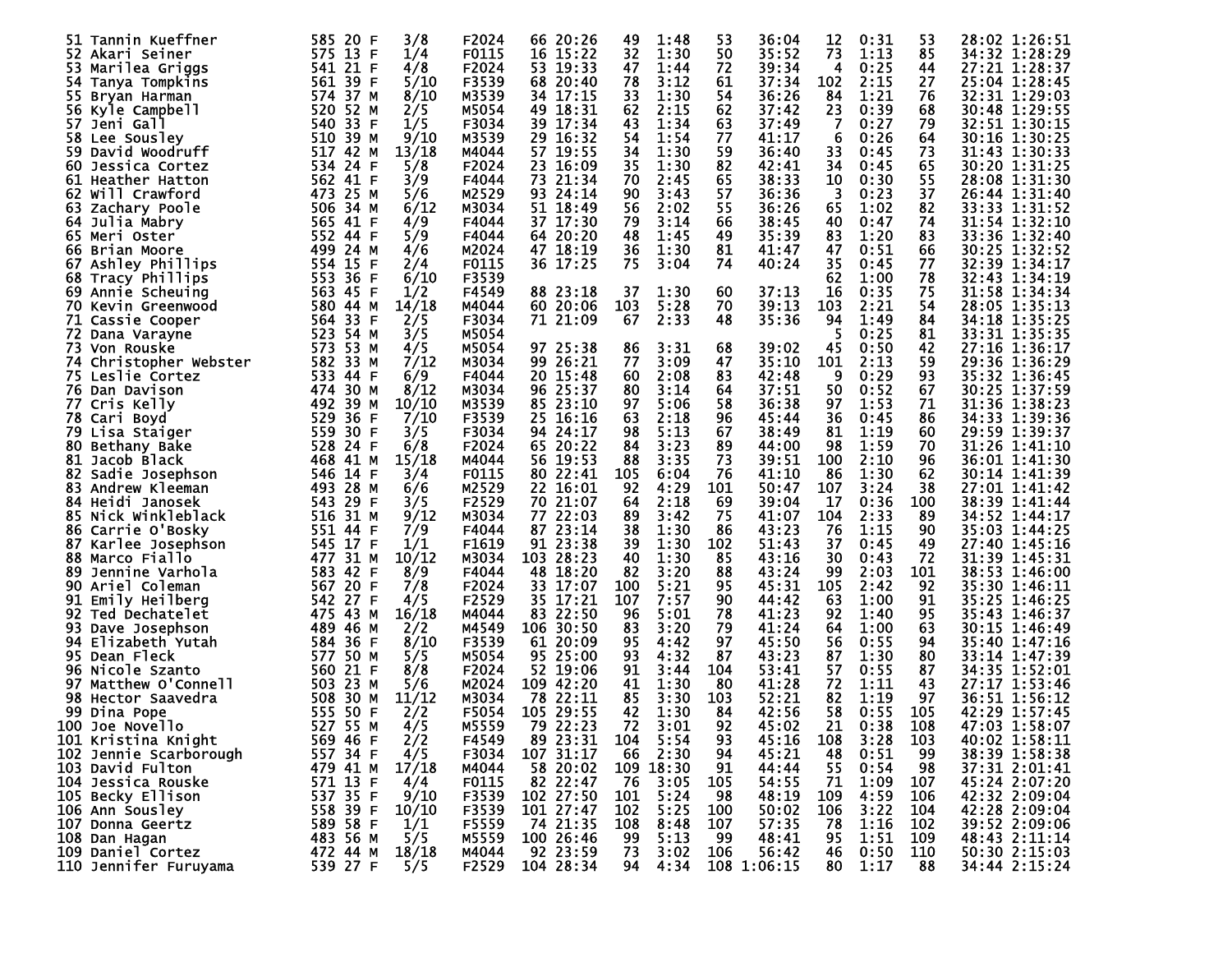| MALE AGE GROUP: 1 TO 15            |    |            |                                                                                                                                                              |                                                      |
|------------------------------------|----|------------|--------------------------------------------------------------------------------------------------------------------------------------------------------------|------------------------------------------------------|
| 1 Walter Keeney                    |    | 14 1:21:29 |                                                                                                                                                              |                                                      |
| FEMALE AGE GROUP: 1 TO 15          |    |            |                                                                                                                                                              |                                                      |
| 1 Akari Seiner                     |    | 13 1:28:29 | 3 Sadie Josephson                                                                                                                                            | 14 1:41:39                                           |
| 2 Ashley Phillips                  |    | 15 1:34:17 | 4 Jessica Rouske                                                                                                                                             | 13 2:07:20                                           |
| MALE AGE GROUP: 16 TO 19           |    |            |                                                                                                                                                              |                                                      |
| 1 Tyler Outman                     |    | 17 1:23:11 |                                                                                                                                                              |                                                      |
| FEMALE AGE GROUP: 16 TO 19         |    |            |                                                                                                                                                              |                                                      |
| 1 Karlee Josephson                 |    | 17 1:45:16 |                                                                                                                                                              |                                                      |
| MALE AGE GROUP: 20 TO 24           |    |            |                                                                                                                                                              | $24$ 1:32:52<br>23 1:52                              |
| 1 Bradley Haag                     |    | 21 1:03:38 | 4 Brian Moore                                                                                                                                                |                                                      |
| 2 Derek Gustafson                  |    | 23 1:07:44 | 5 Matthew O'Connell                                                                                                                                          |                                                      |
| 3 Joseph Weigand                   |    | 22 1:19:16 |                                                                                                                                                              |                                                      |
| FEMALE AGE GROUP: 20 TO 24         |    |            |                                                                                                                                                              |                                                      |
| 1 Natascha Mangan                  |    | 22 1:13:13 | 5 Jessica Cortez                                                                                                                                             | 24 1:31:25                                           |
| 2 Karina Hoagstede                 |    | 21 1:24:06 | 6 Bethany Bake                                                                                                                                               | 24 1:41:10                                           |
| 3 Tannin Kueffner                  |    | 20 1:26:51 | 7 Ariel Coleman                                                                                                                                              | 20 1:46:11                                           |
| 4 Marilea Griggs                   |    | 21 1:28:37 | 8 Nicole Szanto                                                                                                                                              | 21 1:52:01                                           |
| MALE AGE GROUP: 25 TO 29           |    |            |                                                                                                                                                              |                                                      |
| 1 Witali Spuling                   |    | 28 1:07:19 | 4 Rick Janosek                                                                                                                                               | 26 1:18:06                                           |
| 2 Brandon Wagner                   |    | 27 1:14:12 | 5 Will Crawford                                                                                                                                              | 25 1:31:40                                           |
|                                    |    |            |                                                                                                                                                              | 28 1:41:42                                           |
| 3 Mark Johnson                     |    | 28 1:18:01 | 6 Andrew Kleeman                                                                                                                                             |                                                      |
| FEMALE AGE GROUP: 25 TO 29         |    |            |                                                                                                                                                              |                                                      |
| 1 Kara Johnson                     |    | 26 1:19:26 |                                                                                                                                                              |                                                      |
| 2 Andrea Wagner                    |    | 26 1:21:28 |                                                                                                                                                              |                                                      |
| 3 Heidi Janosek                    |    | 29 1:41:44 |                                                                                                                                                              |                                                      |
| MALE AGE GROUP: 30 TO 34           |    |            |                                                                                                                                                              |                                                      |
| 1 Parice Juntradetdoung 30 1:05:44 |    |            | 7 Christopher Webster 33 1:36:29<br>8 Dan Davison 30 1:37:59<br>9 Nick Winkleblack 31 1:44:17<br>10 Marco Fiallo 31 1:45:31<br>11 Hector Saavedra 30 1:56:12 |                                                      |
| 2 Drew Moore                       |    | 33 1:08:27 |                                                                                                                                                              |                                                      |
| 3 Mike Nguyen                      |    | 32 1:11:21 |                                                                                                                                                              |                                                      |
| 4 Mattias Johansson                |    | 34 1:18:14 |                                                                                                                                                              |                                                      |
| 5 Joseph Cooper                    |    | 33 1:25:57 | 11 Hector Saavedra                                                                                                                                           | 30 1:56:12                                           |
| 6 Zachary Poole                    |    | 34 1:31:52 |                                                                                                                                                              |                                                      |
| FEMALE AGE GROUP: 30 TO 34         |    |            |                                                                                                                                                              |                                                      |
| 1 Jeni Gall                        |    | 33 1:30:15 |                                                                                                                                                              | 30 1:39:37                                           |
| 2 Cassie Cooper                    |    | 33 1:35:25 |                                                                                                                                                              | 34 1:58:38                                           |
| MALE AGE GROUP: 35 TO 39           |    |            | <b>4 Jennie Scarborough</b>                                                                                                                                  |                                                      |
| 1 Mickey Aberle                    |    | 35 1:09:45 | 6 Jeremy Shelton                                                                                                                                             | 37 1:19:40<br>39 1:20:49<br>37 1:29:03<br>30 1:29:03 |
| 2 Tony Layon                       |    | 37 1:11:04 | 7 Nick Both                                                                                                                                                  |                                                      |
| 3 Jared Larson                     |    | 38 1:17:08 | 8 Bryan Harman                                                                                                                                               |                                                      |
| 4 Arturo Saavedra                  |    | 38 1:19:25 | <b>9 Lee Sousley</b>                                                                                                                                         | 39 1:30:25                                           |
| 5 John Strother                    |    | 37 1:19:34 |                                                                                                                                                              | 39 1:38:23                                           |
|                                    |    |            | 10 Cris Kelly                                                                                                                                                |                                                      |
| FEMALE AGE GROUP: 35 TO 39         |    |            |                                                                                                                                                              |                                                      |
| 1 Hayley Espelund                  |    | 35 1:05:23 | 6 Tracy Phillips                                                                                                                                             | 36 1:34:19                                           |
| 2 Tara Rich                        |    | 39 1:09:20 | 7 Cari Boyd<br>7 Carı אפט 7 Carı<br>8 Elizabeth Yutah<br>ברים היווחים                                                                                        | 36 1:39:36                                           |
| 3 Joanna Evenson                   |    | 38 1:19:10 |                                                                                                                                                              |                                                      |
| 4 Jennifer Linder                  |    | 39 1:26:05 | 9 Becky Ellison                                                                                                                                              | 36 1:47:16<br>35 2:09:04<br>39 2:09:04               |
| 5 Tanya Tompkins                   |    | 39 1:28:45 | 10 Ann Sousley                                                                                                                                               | 39 2:09:04                                           |
| MALE AGE GROUP: 40 TO 44           |    |            |                                                                                                                                                              |                                                      |
| 1 Dave Campbell                    | 43 | 59:19      | 10 Kevin Claggett                                                                                                                                            | 44 1:21:52                                           |
| 2 Michael Huber                    |    | 41 1:07:54 | 11 Jeffrey Tiedemann                                                                                                                                         | 40 1:22:28                                           |
| 3 Troy Outman                      |    | 41 1:12:34 | 12 Matt Ficek                                                                                                                                                | 42 1:23:13                                           |
| 4 Craig Gerlach                    |    | 41 1:14:27 | 13 David Woodruff                                                                                                                                            | 42 1:30:33                                           |
| 5 Jeffrey Lehrbach                 |    | 42 1:15:39 | 14 Kevin Greenwood                                                                                                                                           | 44 1:35:13                                           |
| 6 Jason Nice                       |    | 42 1:18:41 | 15 Jacob Black                                                                                                                                               | 41 1:41:30                                           |
| 7 Eric Olson                       |    | 41 1:19:13 | 16 Ted Dechatelet                                                                                                                                            | 43 1:46:37                                           |
| 8 Jeff Mabry                       |    | 43 1:20:06 | 17 David Fulton                                                                                                                                              | 41 2:01:41                                           |
| 9 Michael Doss                     |    | 41 1:21:16 | 18 Daniel Cortez                                                                                                                                             | 44 2:15:03                                           |
| FEMALE AGE GROUP: 40 TO 44         |    |            |                                                                                                                                                              |                                                      |
| 1 Kristina Hughes                  |    | 40 1:05:03 | 5 Meri Oster                                                                                                                                                 | 44 1:32:40                                           |
| 2 Cristy Keeney                    |    | 43 1:14:41 | 6 Leslie Cortez                                                                                                                                              | 44 1:36:45                                           |
|                                    |    |            |                                                                                                                                                              |                                                      |